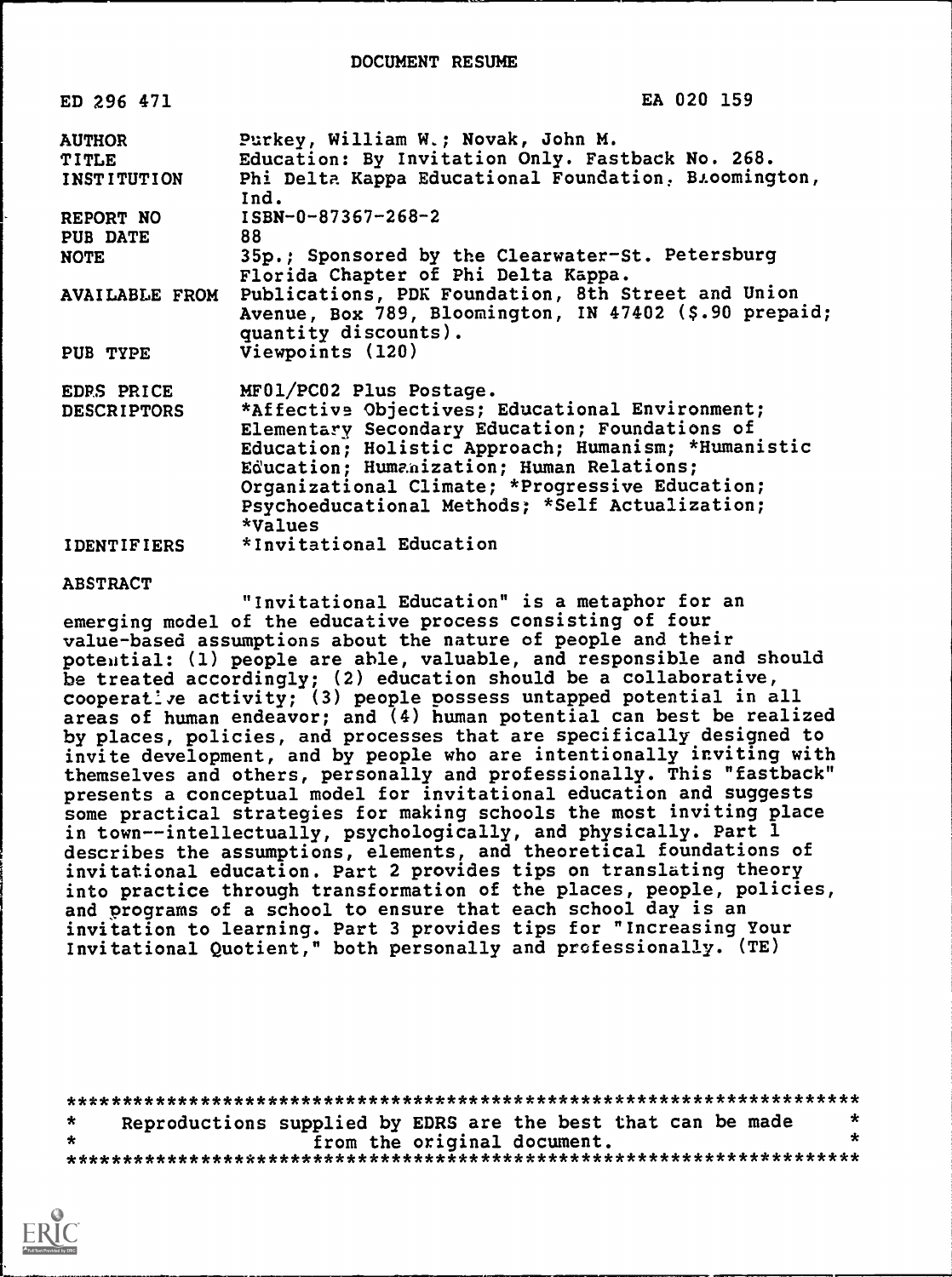# **15TBACI**

268

V Ò,

020

**A3** 

ERĬ(

U.S. DEPARTMENT OF EDUCATION Office of Educational Research and Improvement EDUCATIONAL RESOURCES INFORMATION CENTER (ERIC)

 $\left($ 

- 'ATMs document has been reproduced as received from the person or organization originating it.
- O Minor changes have been made to improve reproduction quality
- Points of view or opinions stated in this document<br>ment ido inot inecessarily in ~resent official<br>OERI position or policy.

# **Education: By Invitation Only**

William W. Purkey, John M. Novak

"PERMISSION TO REPRODUCE THIS MATERIAL HAS BEEN GRANTED BY <u>liewer</u>

TO THE EDUCATIONAL RESOURCES INFORMATION CENTER (ERIC)."

 $11.$ 

ti

DELTA DUCAT ELTA KAPPA<br>OUNDATION '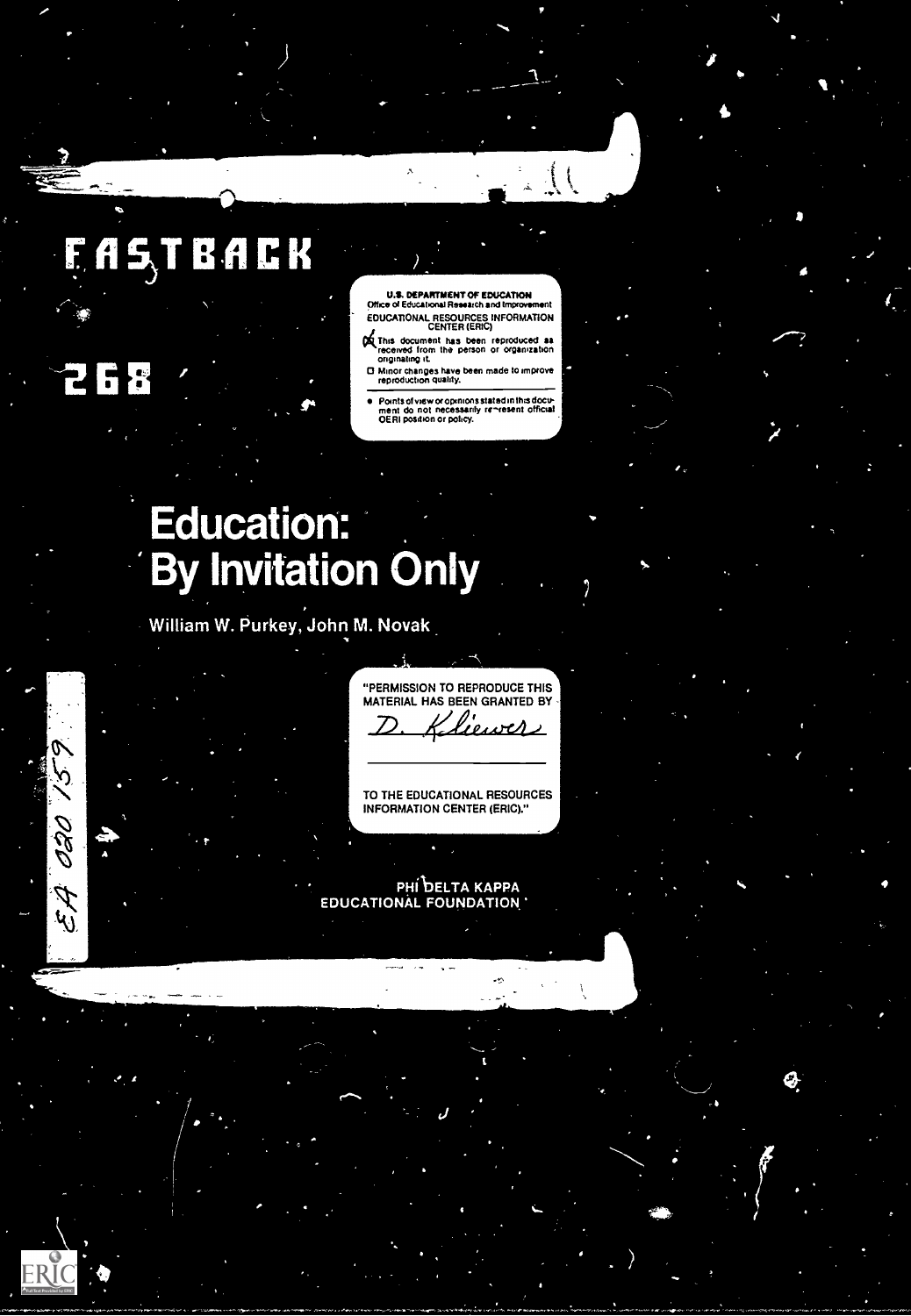



#### WILLIAM WATSON PURKEY

JOHN M. NOVAK

William Watson Purkey is a professor of Counselor Education at the University of North Carolina at Greensboro and co-director of the International Alliance of Invitational Education. Purkey received his doctorate in psychological foundations of education from the University of Virginia. He has been a public school teacher and an instructor in the U.S. Air Force.

Purkey is the recipient of numerous awards for outstanding .eaching and has published more than 80 articles and five books, including Self-Concept and School Achievement and Inviting School Success, co-a' .hored with John Novak.

John M. Novak 's a professor of education and former chair of the Department of Graduate and Undergraduate Studies in Education at Brock University, St. Catharines, Ontario. His doctorate in psychological and social foundations of education is from the University of Florida.

Novak has taught all age levels in the public schools of North Carolina, Washington, and the Virgin Islands, and has been a visiting professor at five universities. He has written numerous articles and has been editor of several professional publications.

Series Editor, Derek L. Burleson

3

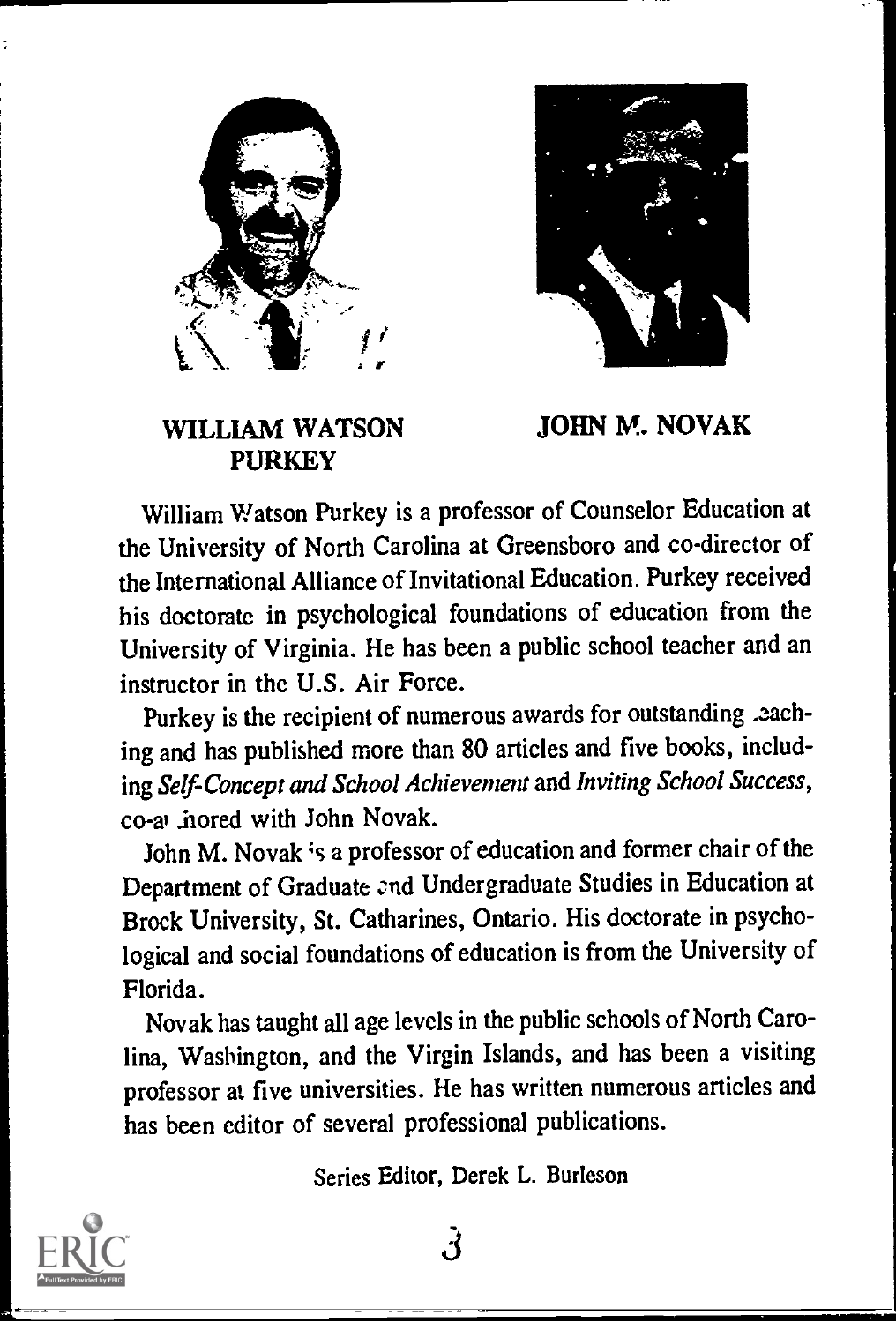## Education: By Invitation Only

by William Watson Purkey and John M. Novak

Library of Congress Catalog Card Number 8's-60074 ISBN 0-87367-268-2 Copyright © 1988 by the Phi Delta Kappa EJuca ional Foundation Bloomington, Indiana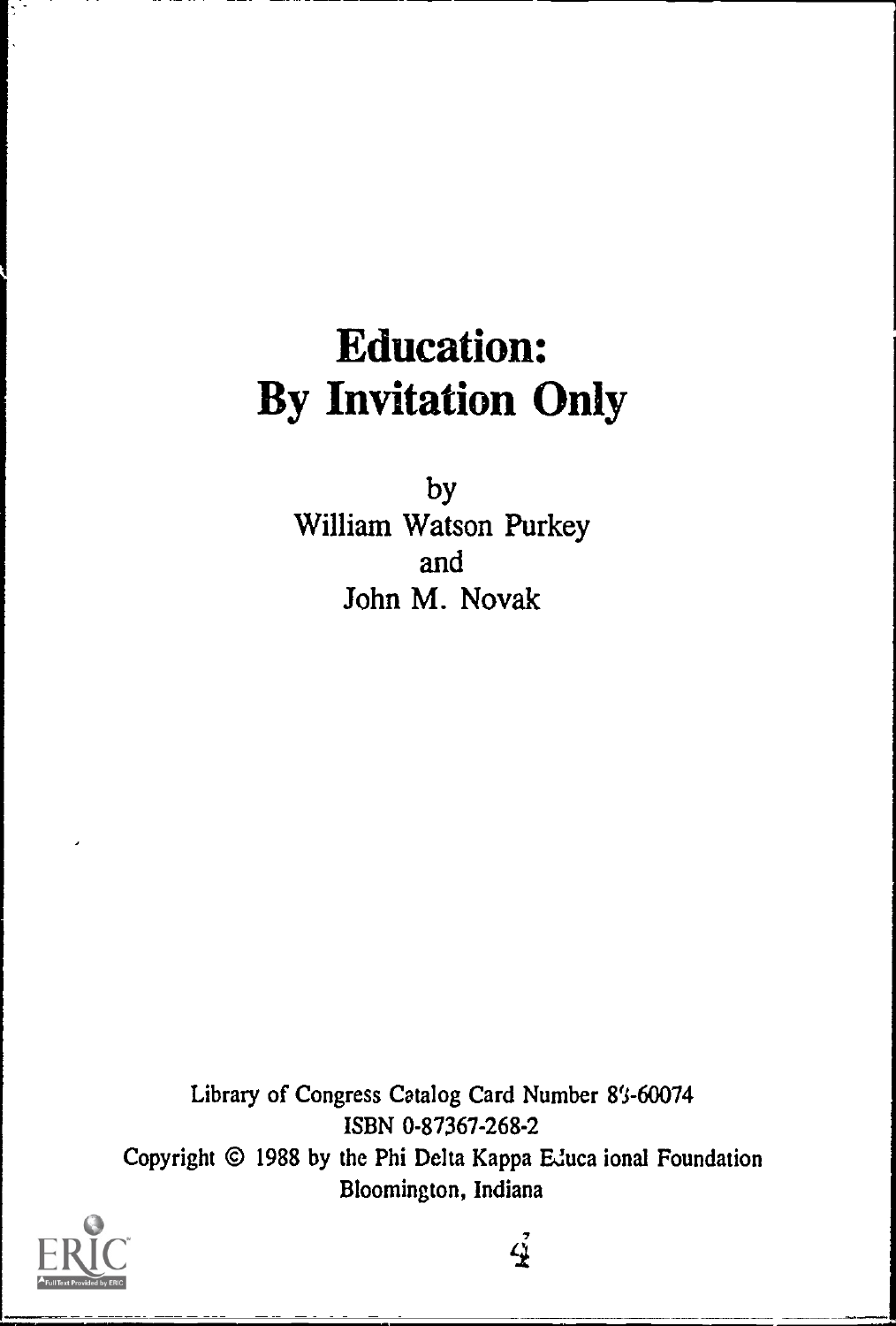This fastback is sponsored by the Clearwater-St. Petersburg Florida Chapter of Phi Delta Kappa, which made a generous contribution toward publication costs.

The chapter sponsors this fastback in honor of Dr. Scott N. Rose, superintendent of the Pinellas County Schools, charter member and past president of the chapter, service key recipient, and an outstanding supporter of the chapter.

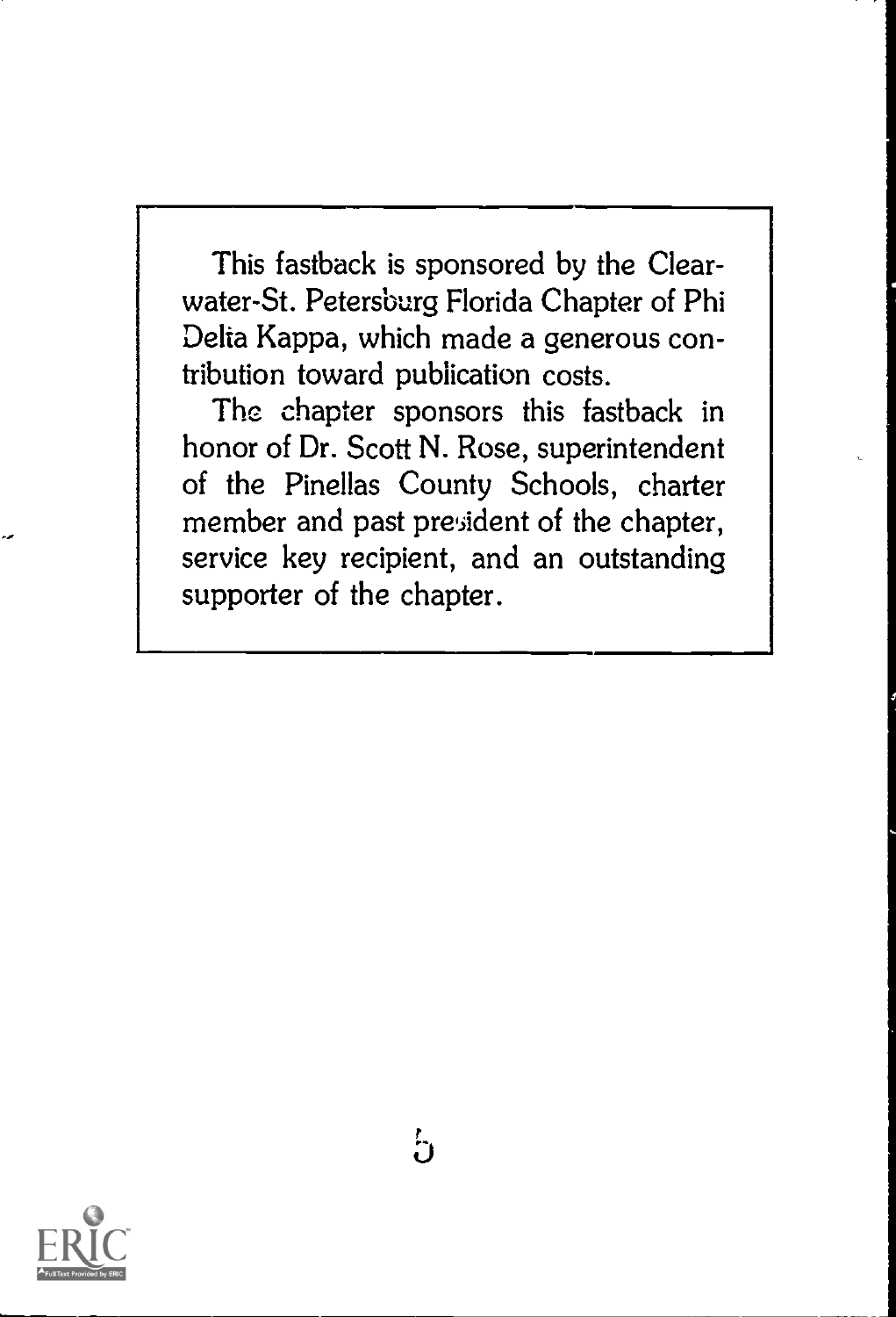## Table of Contents

| What Is Invitational Education?  11<br>Four Assumptions of Invitational Education  12<br>Elements of Invitational Education  14 |  |
|---------------------------------------------------------------------------------------------------------------------------------|--|
| Theoretical Fourdations of Invitational Education  16                                                                           |  |
|                                                                                                                                 |  |
| Being Personally Inviting with Others  27<br>Being Professionally Inviting with One's Self 29                                   |  |
|                                                                                                                                 |  |
|                                                                                                                                 |  |



t ð

Z

有序作用 l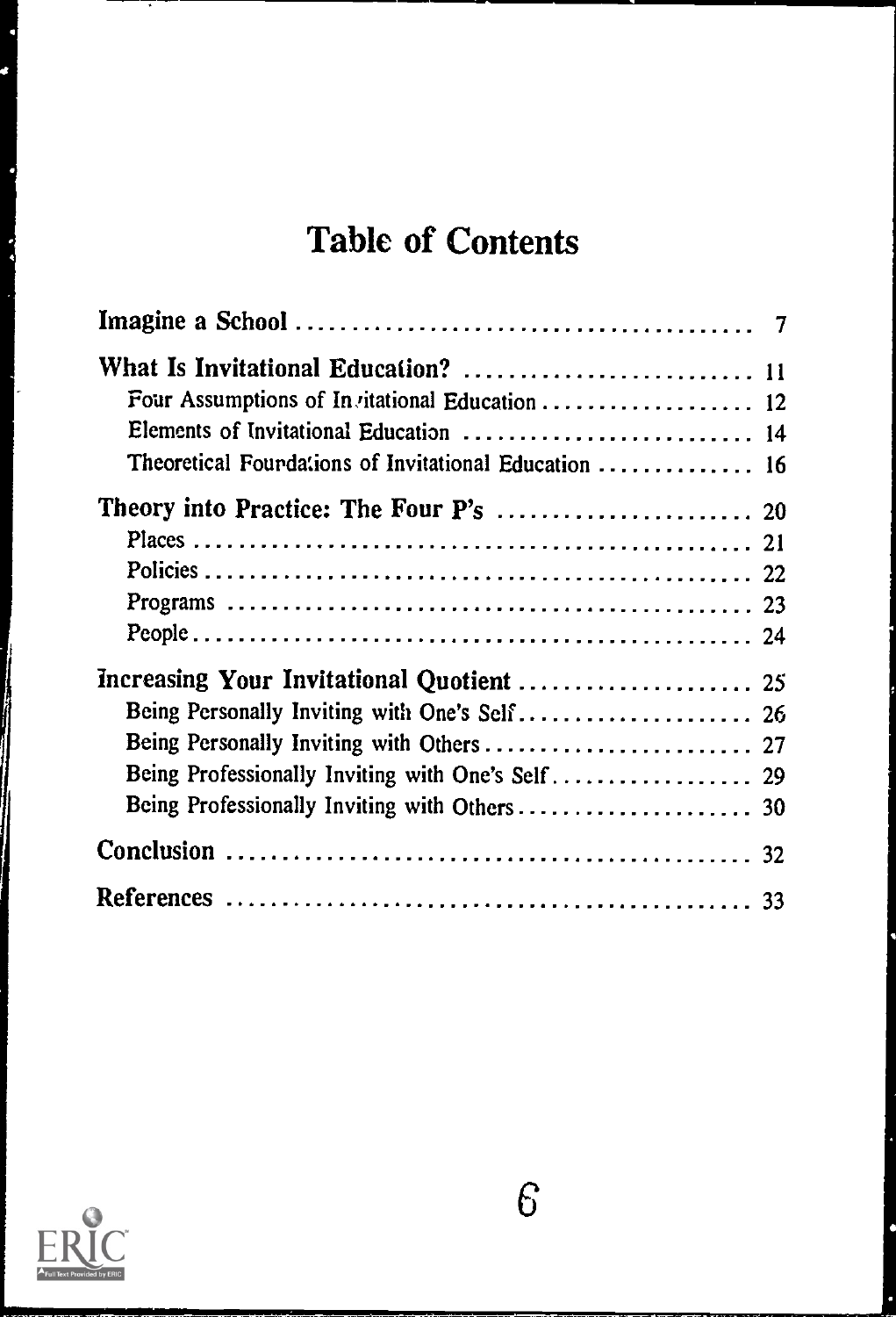### Imagine a School

All education springs from some image of the future. - Alvin Toffler Learning for Tomorrow (1974)

Imagine a school where students, teachers, administrators, support staff, parents, and community members work together so that everyone involved in the educative process develops their relatively untapped potential. What would such an inviting school be like?

Picture yourself and your family moving into a strange town. Your big question is: "What are the schools like?" You soon find out. Even before your move you obtain a copy of the town's paper and notice it contains several articles regarding the local schools. The high school choral group is planning a tour of Europe; a student wins a science prize; two teachers are just back from an archeological dig sponsored by the state university; a counselor has published a book of poetry. There is also a special column titled, "About Our Schools," which contains a list of upcoming events and activities. You immediately get the feeling that there is energy, pride, and purpose in the schools of this community.

When you and your family arrive in your new town, you spend considerable time with a realtor who is a real booster for the schools. She tells you she recently attended a breakfast reception for the town's

7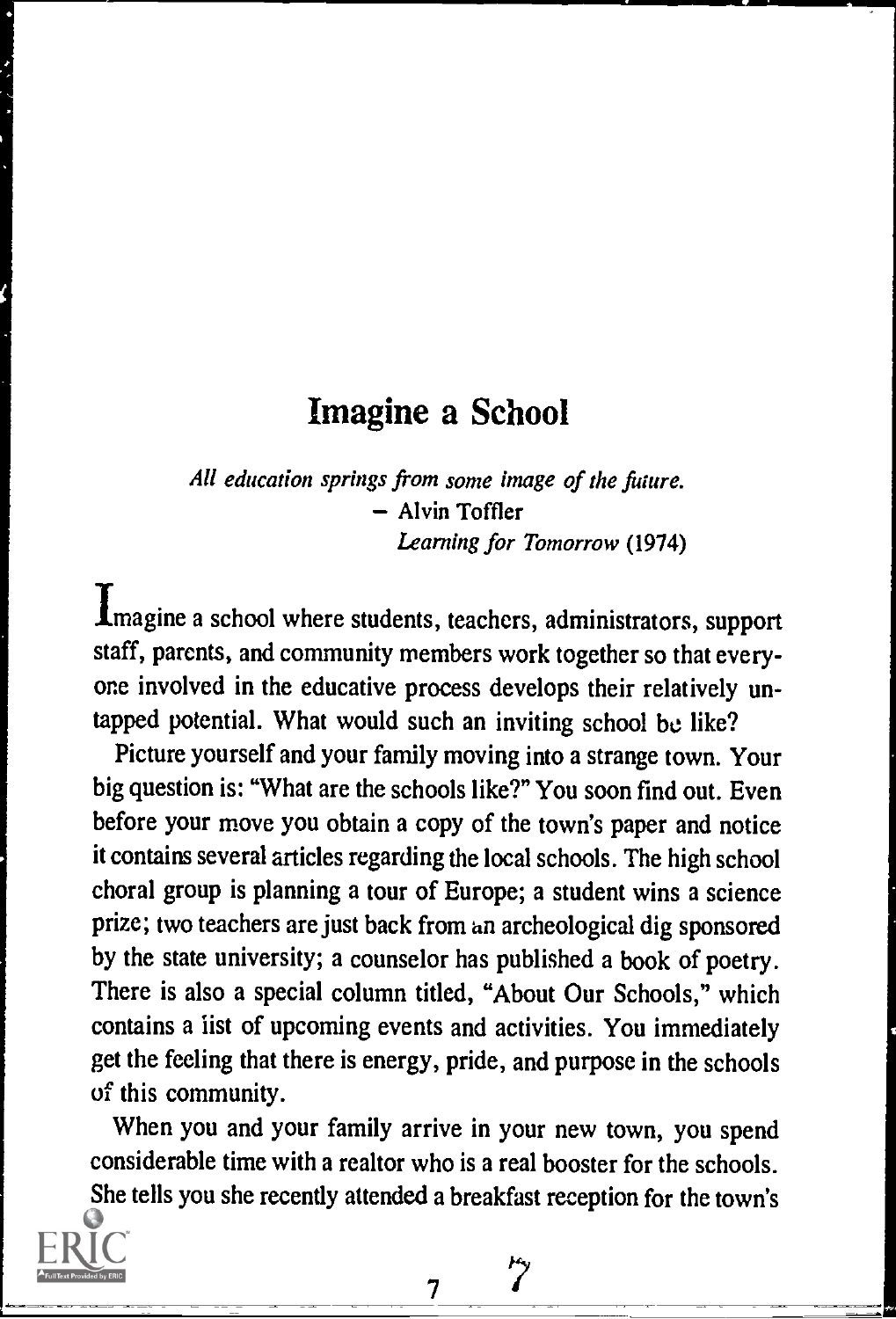realtors hosted by the high school principal. She states how impressed she was with the guided tour of the school facilities and the statement of educational purpose presented by a group of teachers. She describes how pleased she was with the overall professionalism of the scho, personnel.

As you find your way around the town, you notice that the local bank has student work on display, as do several stores and public buildings. That evening there is a special program on the local television station dealing with the recent academic successes of the local schools.

When the moving van is unloaded, you call the school to enroll your children. The school phone is answered promptly and courteously; the information you need is provided quickly and efficiently. The person on the phone says how pleased the school will be to have your children as new students. An appointment is scheduled for you and your children to visit the school and complete the enrollment process.

As you drive onto the school grounds to enroll your children, you observe numerous, positively worded signs. Instead of "No Parking," the sign reads, "Please park in designated areas." Instead of "Visitors must report to the principal's office," the sign reads, "Welcome to our school. Please check in at the principal's office." There are parking spaces directly in front of the main entrance marked "Reserved for guests to our school." Other indications of the inviting school philosophy are everywhere. The grass is mowed, bushes trimmed, flowers planted, walkways clean, and the windows sparkle. Although the building was built more than a half-century ago, its physical condition conveys the sense of pride that everyone has in the school.

When you and your children enter the school and approach the principal's office, you smell fresh flowers and notice the green plants, fresh paint, and waxed floors. On entering the principal's office, you are promptly greeted by a professionally dressed school representative, who identifies herself, shakes hands with you *and* your children,

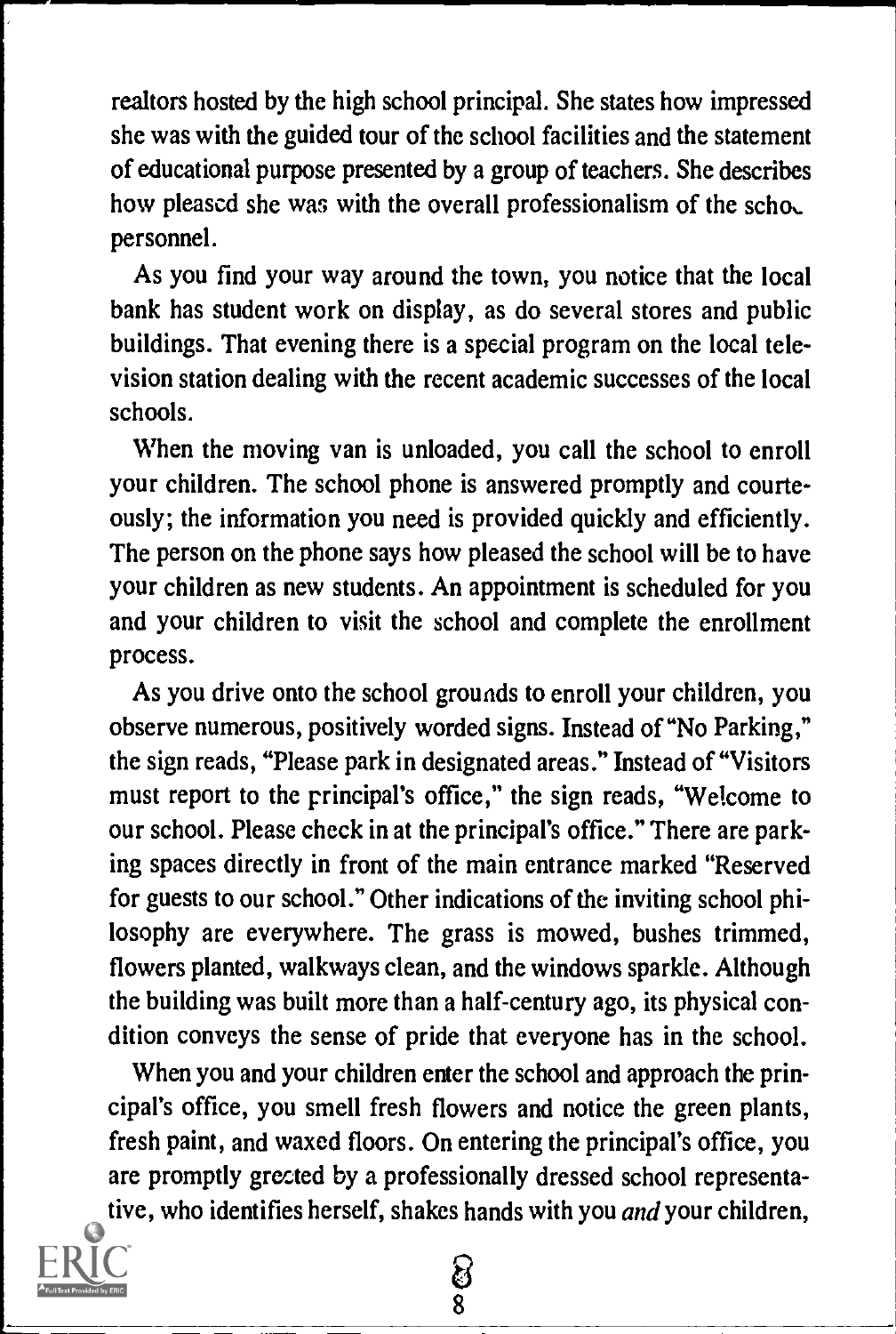and says that  $\cup$  e school staff is looking forward to meeting your family. The representative then asks you and your children to be seated in a comfortable reception area while packets of orientation materials are quickly assembled for you. There is no traditional counter in this school office  $-$  only a receptionist's desk and comfortable furniture arranged to make you feel welcome. The attractive office decor makes you feel like you are in the reception area of a first-class corporation, more like IBM or Westinghouse than a traditional public school. A volunteer student guide soon arrives to take you and your children on a tour of the school.

After introducing himself in a friendly and confident manner, the student guide leads you and your children around the school. The first place you visit is a well-furnished and attractively decorated classroom, even though it is summer when classrooms are usually stripped. The guide explains that at least one classroom remains decorated all summer, like a model apartment, to show visitors what the whole building will look like when school begins.

Your student guide then takes you to a beautifully maintained cafeteria featuring a French village theme, with individual tables, awnings, plants, and scenic murals on the walls. The guide mentions that classical niusic is always played during lunchtime. "If we can't hear the music, we're being too loud," he explains.

Next you visit the teachers' lounge and workroom, where there is a large collection of professional journals, an honor-system lending library, and colorful bulletin boards with both professional and personal notices. Like the rest of the school, the room is clean and the air is fresh. A vending machine offers fruit juices. Judging by the posters, you conclude that this school faculty has an active wellness program in place.

Toward the end of your tour, you stop off at a student restroom and notice how clean it is, soap and paper-towel dispensers are provided; no graffiti is seen in the bathroom stalls. This is not the way you remember the restrooms when you were a student. At the end of your

9

Ω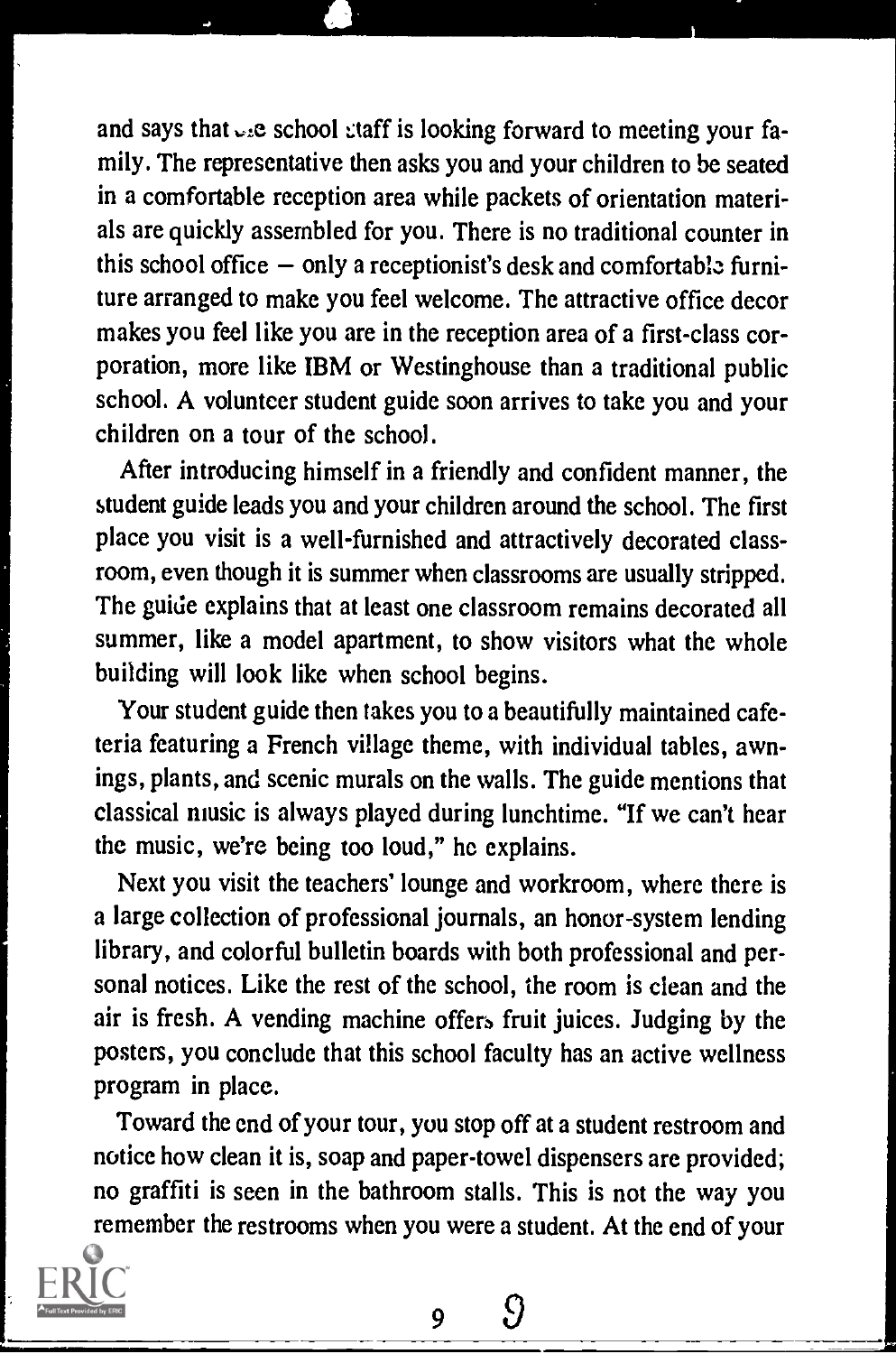visit you and your children are escorted to your car and presented with a bumper sticker that reads: "OUR SCHOOLS: THE MOST IN-VITING PLACE IN TOWN." You are beginning to understand why.

When you arrive home and read the materials in the school information packet, attractively printed in the school colors, you learn that both the curricular and extracurricular activities call for a high level of student/teacher involvement. The simply worded statement on school policies reflects unconditional respect for everyone in the school. Rules are reasonable and enforceable. Most important, there is a genuine commitment to every student in the school.

The next day you receive a letter from the school thanking you for your visit and explaining that you will soon be contacted by members of volunteer groups that are part of the school family. These groups, from band boosters to room sponsors, from gardening clubs to older adult clubs, work in and around the school. They will be inviting your entire family to participate in the life of the school. As you settle in your new home, you have good feelings regarding your choice of this town and its outstanding school system.

Inviting schools like the one described here do exist in growing numbers throughout the United States, Canada, and other countries. The International Alliance for Invitational Education, a not-for-profit organization operating in the United States from the University of North Carolina at Greensboro and in Canada from Brock University in St. Catharines, Ontario, has identified dozens of inviting schools; and the list is growing.

Inviting schools do not happen by accident. They are the products of intentional effort, sound thinking, and regular assessment, all based on a firm commitment to basic values regarding what people are like and how they should be educated.

In this fastback we present a conceptual model for Invitational Education and suggest some practical strategies for making your school the most inviting place in town  $-$  intellectually, psychologically, and physically. Such an endeavor is not easy, but it is always worth the effort.



 $10_{n}$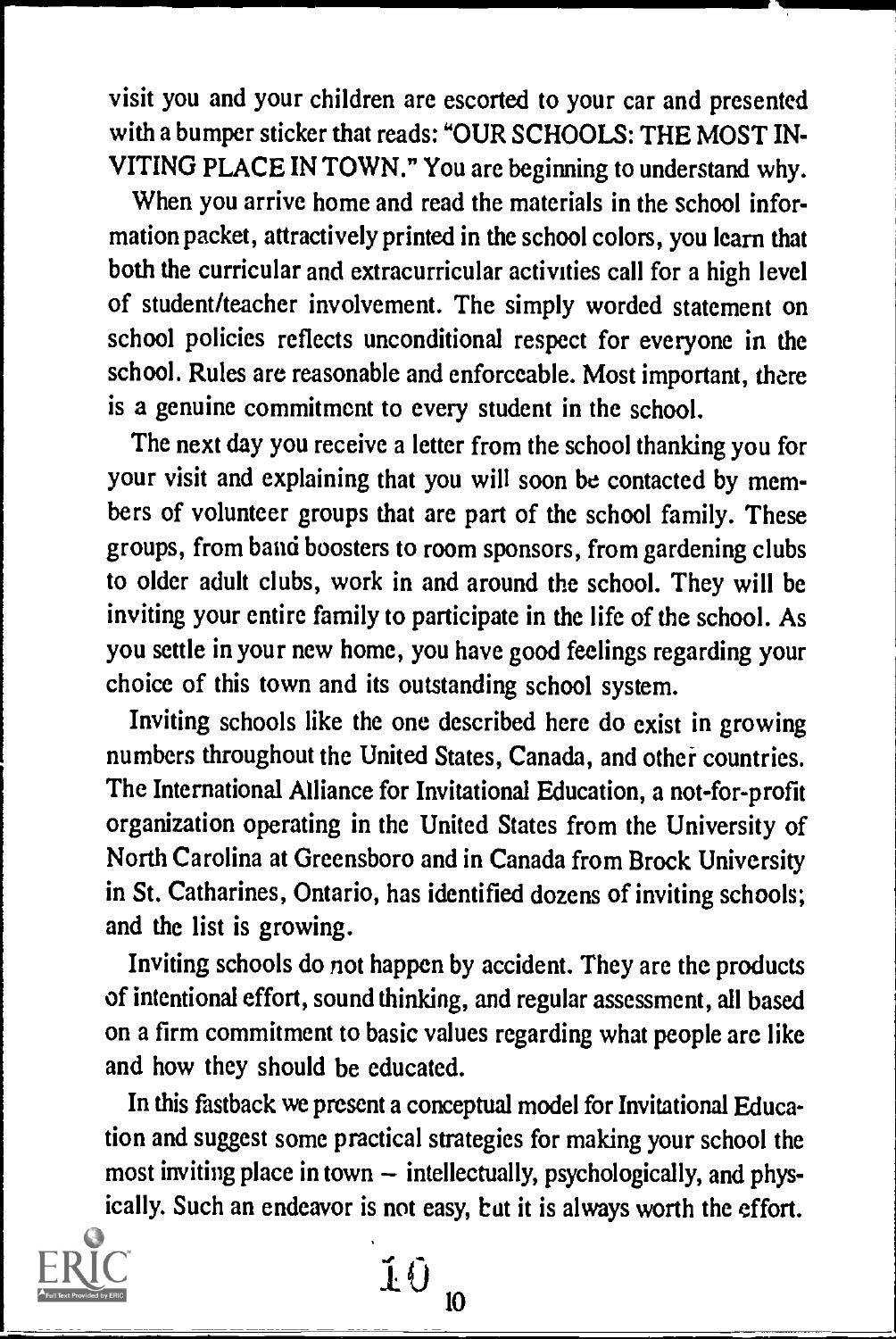## What Is Invitational Education?

.1 now believe that there is no biological, geographical, social, economic, or psychological determiner of man's condition that he cannot transcend if he is suitably invited or challenged to do so.

> - Sidney Jourard Disclosing Man to Himself (1968)

Invitational Education is a metaphor for an emerging model of the educative process consisting of four value-based assumptions about the nature of people and their potential. Invitational Education provides both a theoretical framework and practical strategies for what educators can do to create schools where people want to be and want to learn.

The Invitational Education model was first introduced by Purkey (1978) and enriched and refined by Purkey and Novak (1984), Amos (1985), Purkey and Schmidt (1987), and others. The model has relevance for a variety of concerns in education, the latest being its application to classroom management (Purkey and Strahan 1986).

As we present the theoretical framework of Invitational Education, we will use practical strategies labeled "Invitational Samplers" to illustrate the framework's concepts. These samplers are only a few of the countless ways to invite success in schools. An example of an "Invitational Sampler" follows:



 $1j$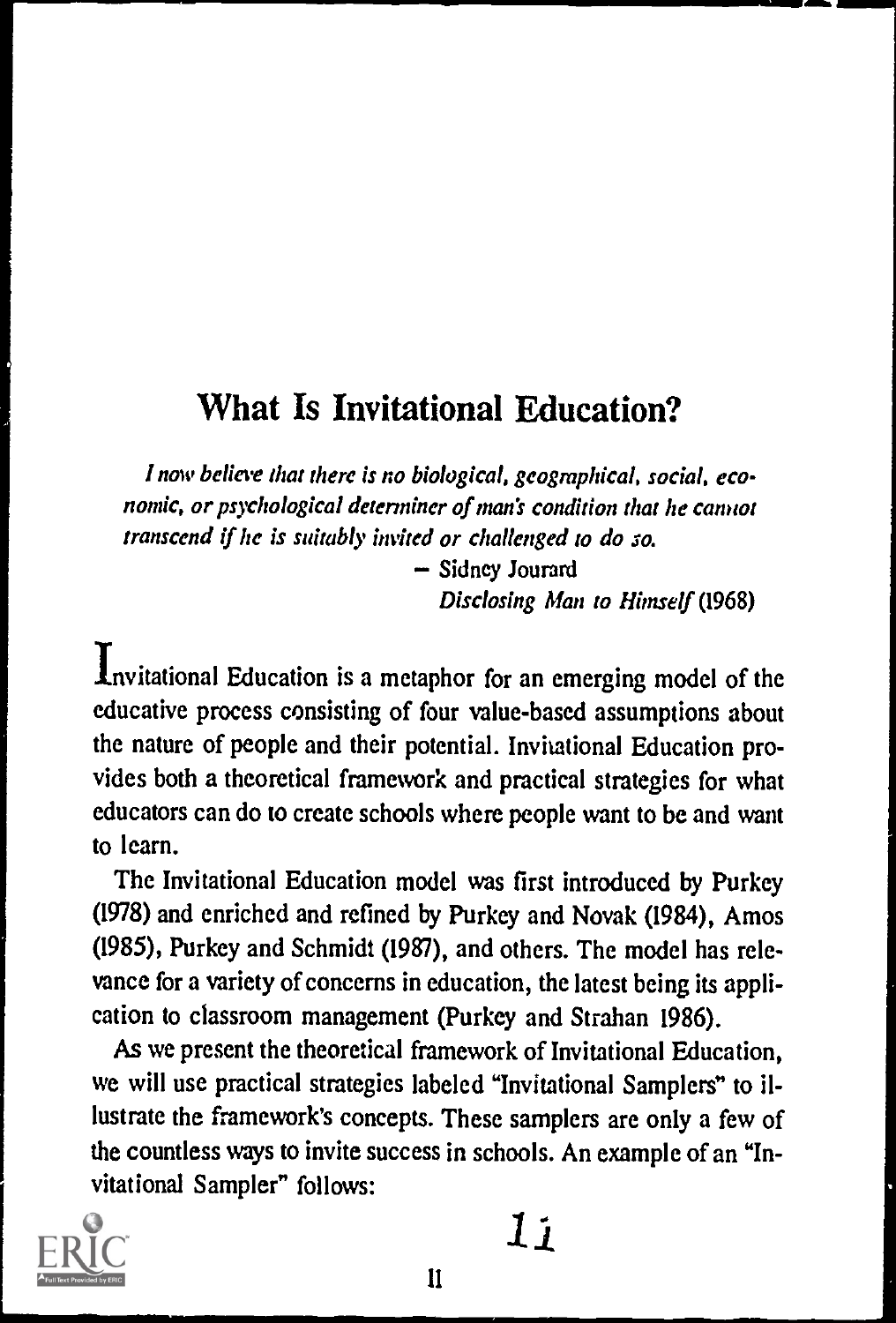Share decisions whenever possible by involving others in the decision-making process. People who are excluded from decision making soon become passive, lethargic, and even hostile to those who deny them opportunities to make choices that influence their lives. Students can participate in making decisions in such areas as rules of conduct, academic expectations, and school activities. The goal is to make people in the school feel that it is their school.

#### Four Assumptions of Invitational Education

Invitational Education is as much an attitudinal disposition as it is a methodology. As such, it has wide application for people, policies, and programs. What distinguishes Invitational Education from other approaches to the educative process are four overarching assumptions, which, if violated for any reason, will compromise the spirit of Invitational Education. Following are the four assumptions:

1. People are able, valuable, and responsible and should be treated accordingly. How educators behave personally and professionally among themselves and with others is determined by whether they accept this assumption. If educators believe that some students are unable, worthless, and irresponsible, they will find ways to fulfill the prophecy. If educators believe that each student is able to learn, is worthy of respect, and can be responsible, they will find ways for students to succeed in school.

2. Education should be a collaborative, cooperative activity. Getting people to do what is desired without involving them in the process is like beating on cold iron. Even if the effort is successful, the energy expended is disproportionate to what is accomplished. There

 $12_{12}$ 

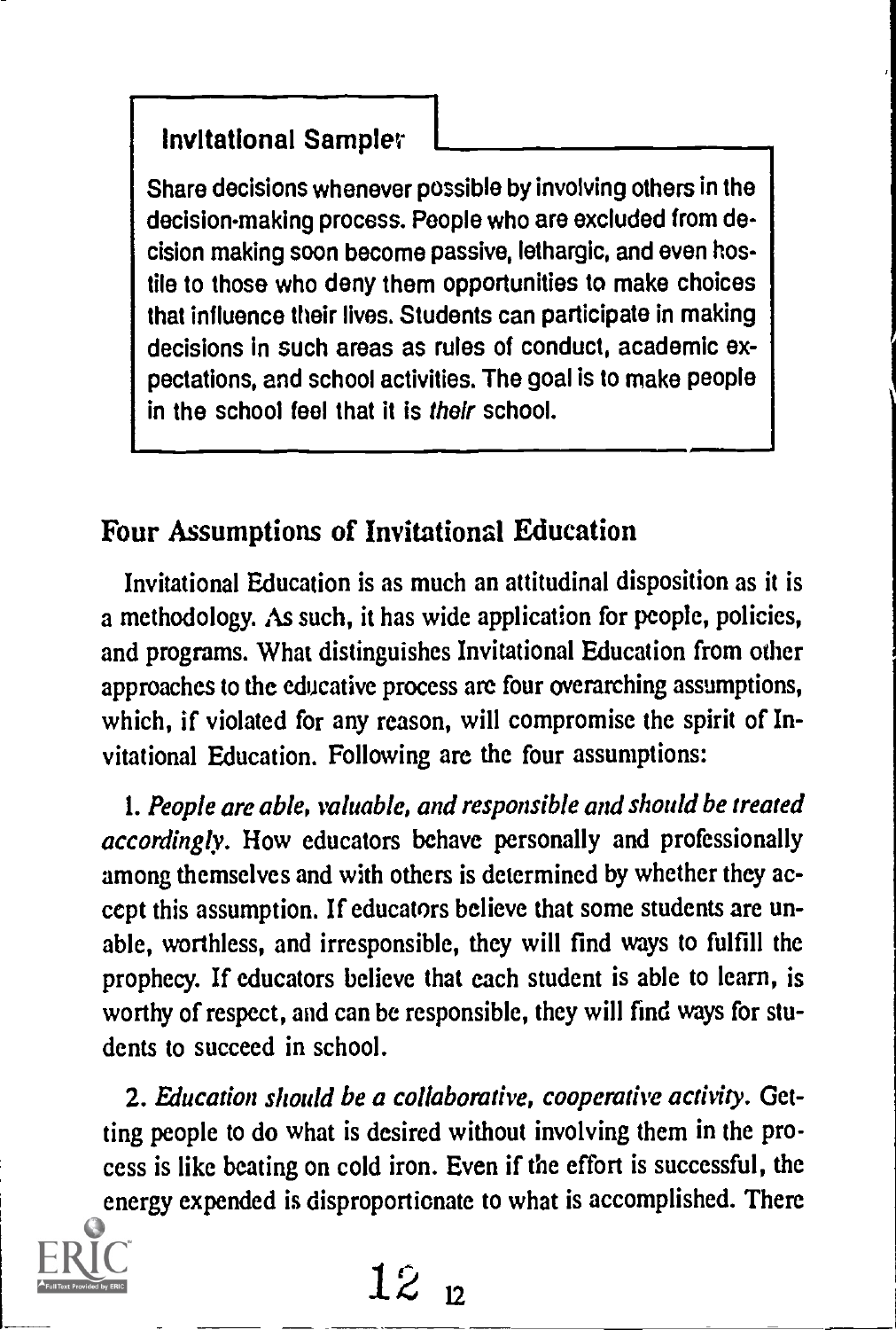are moral and rthical issues involved in doing things with people as opposed to doing things to people. People are entitled to a voice in their own dest\_ny.

3. People possess untapped potential in all areas of human endeavor. The curricula we devise, the policies we establish, the programs we sponsor, and the physical environments we create are all anchored in assumptions regarding individuals and their potential. As one high school student wrote: "Mr. Penn invited us to like ourselves and to take pride in our work. He expected a great deal of us and we did not let him down. He thought we were brighter than we were, so we were!" Human potential, though not always apparent, is always there, waiting to be discovered and invited forth.

4. Human potential can best be realized by places, policies, and processes that are specifically designed to invite development, and by people who are intentionally inviting with themselves and others, personally and professionally. This fourth assumption is at the very heart  $of$  Invitational Education, for it explains the *how* of the invitational model. In practice, Invitational Education focuses on the people, places, policies, and programs that transmit messages promoting human relationships and individual potential. Inviting schools are memorable; disinviting schools are unforgettable.

#### Invitational Sampler

Show appreciation. At times during the school year, perhaps at holidays, it is important for educators to express their appreciation to supporters of the school. Secretaries, custodians, aides, school volunteers, and others are important parts of the school family. Letting all these individuals know how much the school appreciates their contributions is essential to creating and maintaining an inviting school.

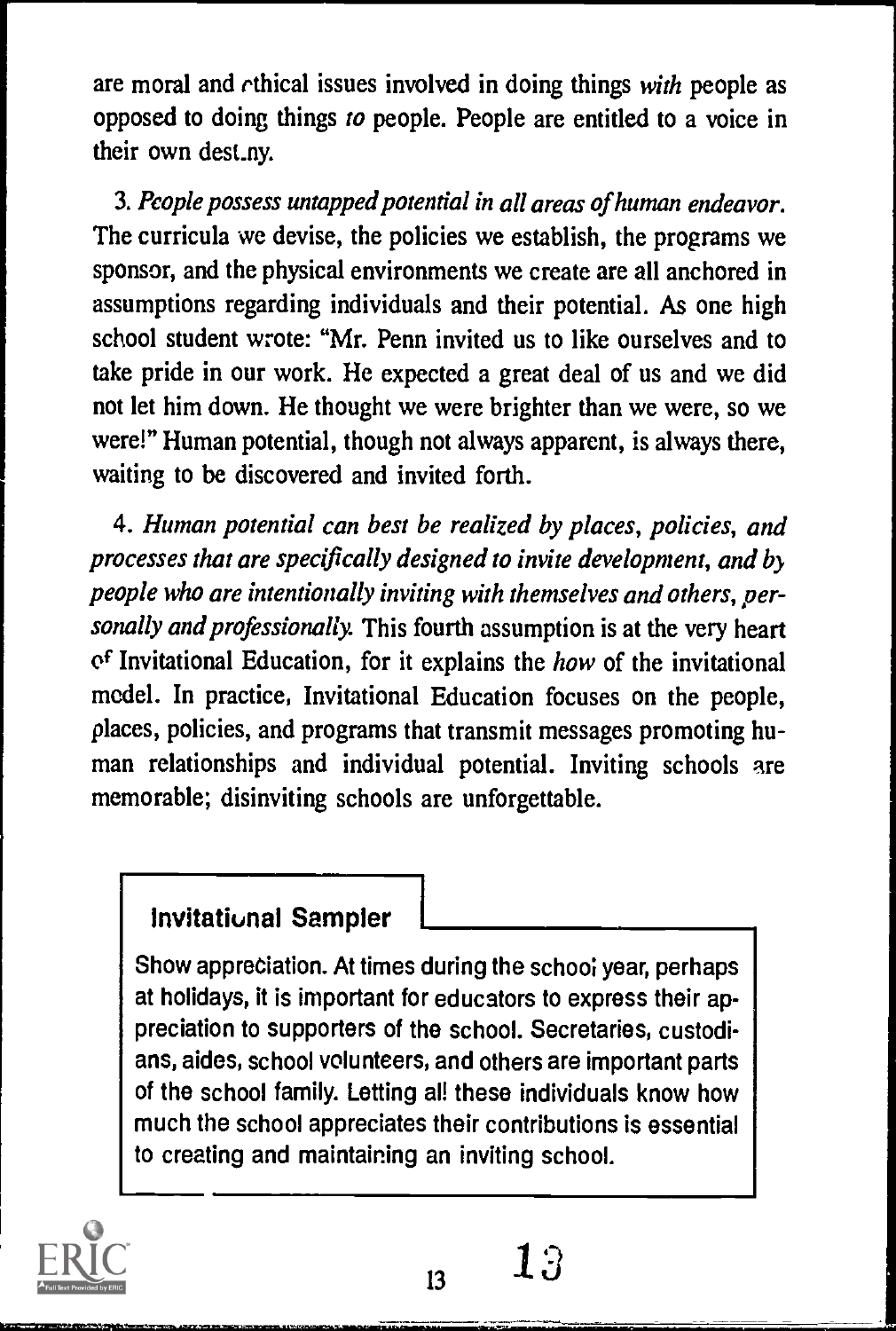The above four assumptions of Invitational Education, dealing with what people are like and what education can be, serve as a framework for four elements that are critical to the invitational model. These are trust, respect, intentionality, and optimism (we use the acronym TRIO when referring to these elements). Each of these elements will now be considered in turn.

#### Elements of Invitational Education

In baseball, when the batter goes to the plate, he "digs in" to find the stance that feels right and provides the best chance of making solid contact with the baseball. A good stance does not guarantee a home run, but it does increase the chances of hitting the ball. The same is true of the stance provided by Invitational Education. Educators who accept the assumptions of the model and who operate from a position of trust, respect, intentionality, and optimism have a far greater chance of creating an inviting school.

Trust. Trust is manifested through a inviting pattern of action, not by any single act. Even when dealing with the most hostile and aggressive students, successful teachers remain in control and avoid responding in kind. Trust is created by the educator's consistent behavior over time, which establishes a dependable and predictable school environment.

#### Invitational Sampler

Display emblems of trust. Sometimes educators are so concerned about the prevention of vandalism or thievery that schools become like prisons, with locks on everything and warning signs everywhere. The result is that vandals and thieves appear to be running the school, creating distrust in everyone. When chances of success are good, educators should treat students as trustworthy. Students will live up, or down, to expectations.



14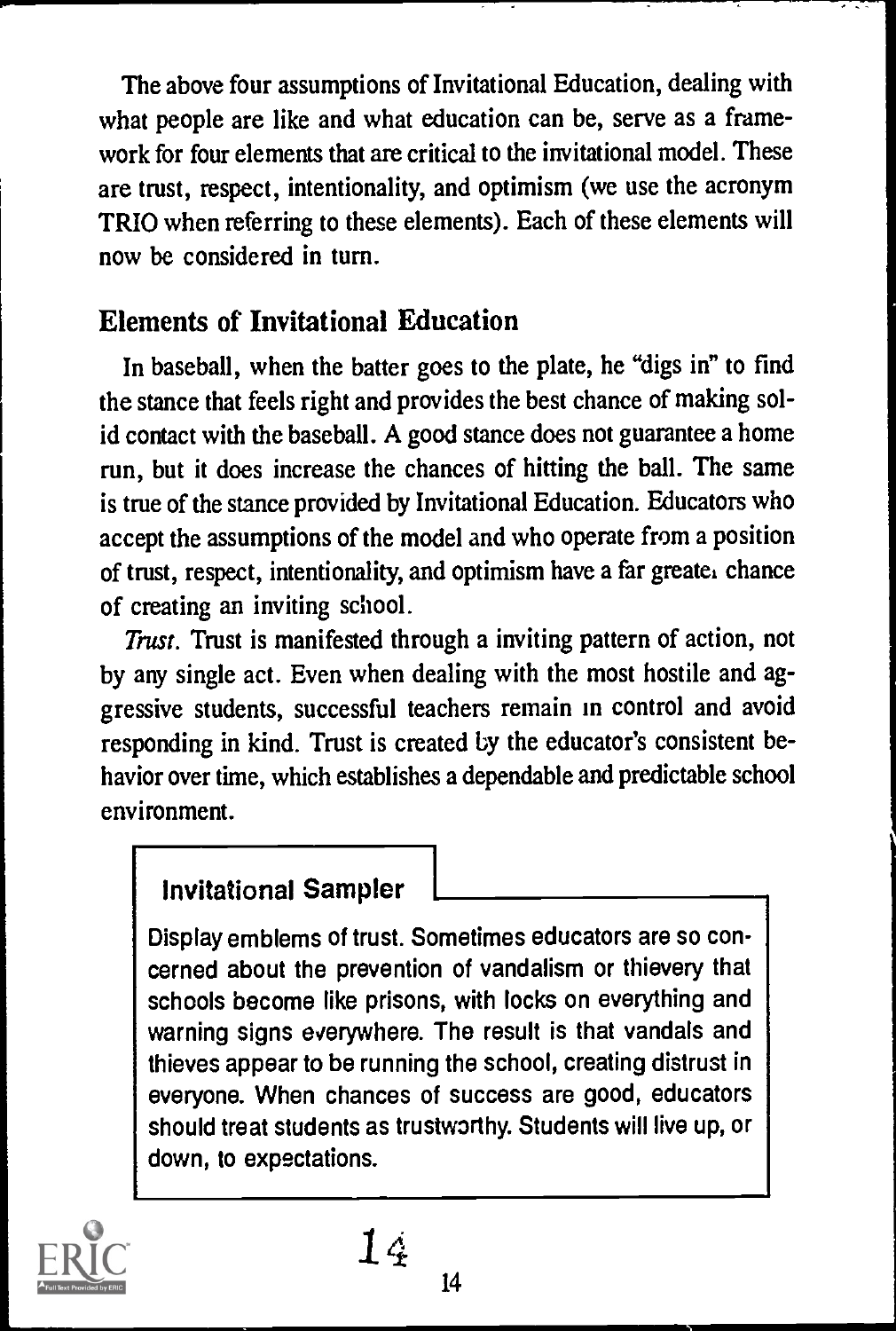In an inviting school environment, "emblems of trust" are everywhere. Rules are kept simple, supervision is low-key, students are allowed to handle expensive equipment. When students are encouraged to make significant choices in their lives, they are far more likely, later in life, to maintain personal integrity in the face of external pressures and temptations.

Respect. The second element of TRIO conveys an attitude of respect for the unique value, ability, and self-directing powers of people. This respect is given whether or not the respect is "earned:' In Invitational Education, respect is a given  $-$  an undeniable birthright of each person.

When lapses of responsibility occur, offending students are consulted; they are asked to analyze their behavior and to make suggestions for improvement. When penalties are necessary, those responsible for discipline recognize the difference between a state trooper and a storm trooper. Penalties involve the loss of privileges, such as free time, rather than the loss of self-esteem, such as occurs with corporal punishment.

Intentionality. Educators who subscribe to the invitational model do things on purpose, and for purposes they can explain and defend. They are intentional. Because they have a consistent position from

I

#### **Invitational Sampler**

Check your sign language. All signs in and around school buildings should begin with "Please" and end with "Thank You." This is particularly true for signs that forbid things. The Midwest Specialties Company (PO. Box 2026, Kalamazoo, MI 49001) sells decals for glass and solid doors that read "Welcome to our school - visitors please report to the office upon entering the building. Thank you." Such wording conveys a much more respectful attitude than do "No Trespassing" and "Visitors must report to the principal's office."



15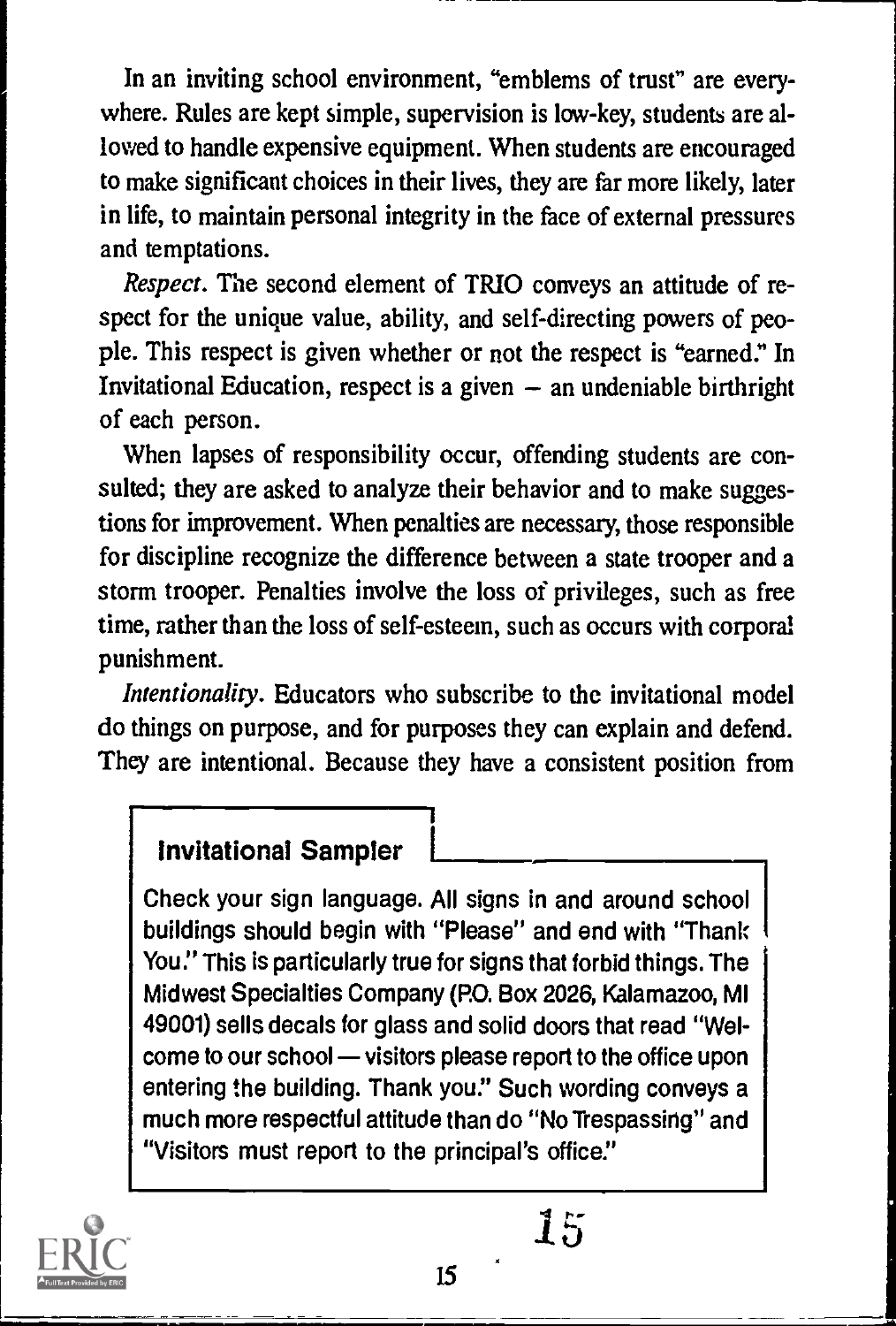#### invitations! Sampler

Hold your point. Champion bird dogs are judged in part by how long they "hold the point" when they detect a covey of birds. It's been reported that a champion bird dog becomes so intentionally committed to pointing birds that when it is "at point" the dog can be lifted completely off the ground and it will not break its point! Similarly, champion educators are judged by the consistent and dependable way in which they function.

which to make decisions, they know when they can be flexible if the situation calls for flexibility. They understand that to be intentionally inviting, when others are disinviting, is the true test of professionalism.

Optimism. The fourth and perhaps most important element of TRIO is optimism. Optimism is the ability to live with the harshest of realities but still maintain a positive view of the world. This optimism is not to be confused with a Pollyanna outlook; rather, it is the recognition that optimism is essential if development is to occur. In Goethe's words: "If we take people as they are, we make them worse. If we treat them as if they were what they ought to be, we help them to become what they are capable of becoming."

Those who accept the assumptions and elements of Invitational Education cannot be pessimistic. Invitational Education affirms each person's present worth, while inviting all to realize their potential. An inviting act may be overlooked, but it is always valuable; even the smallest has boundless potential.

#### Theoretical Foundations of Invitational Education

Invitational Education emanates from two theoretical perspectives: the perceptual tradition and self-concept theory. The following dis-

16

16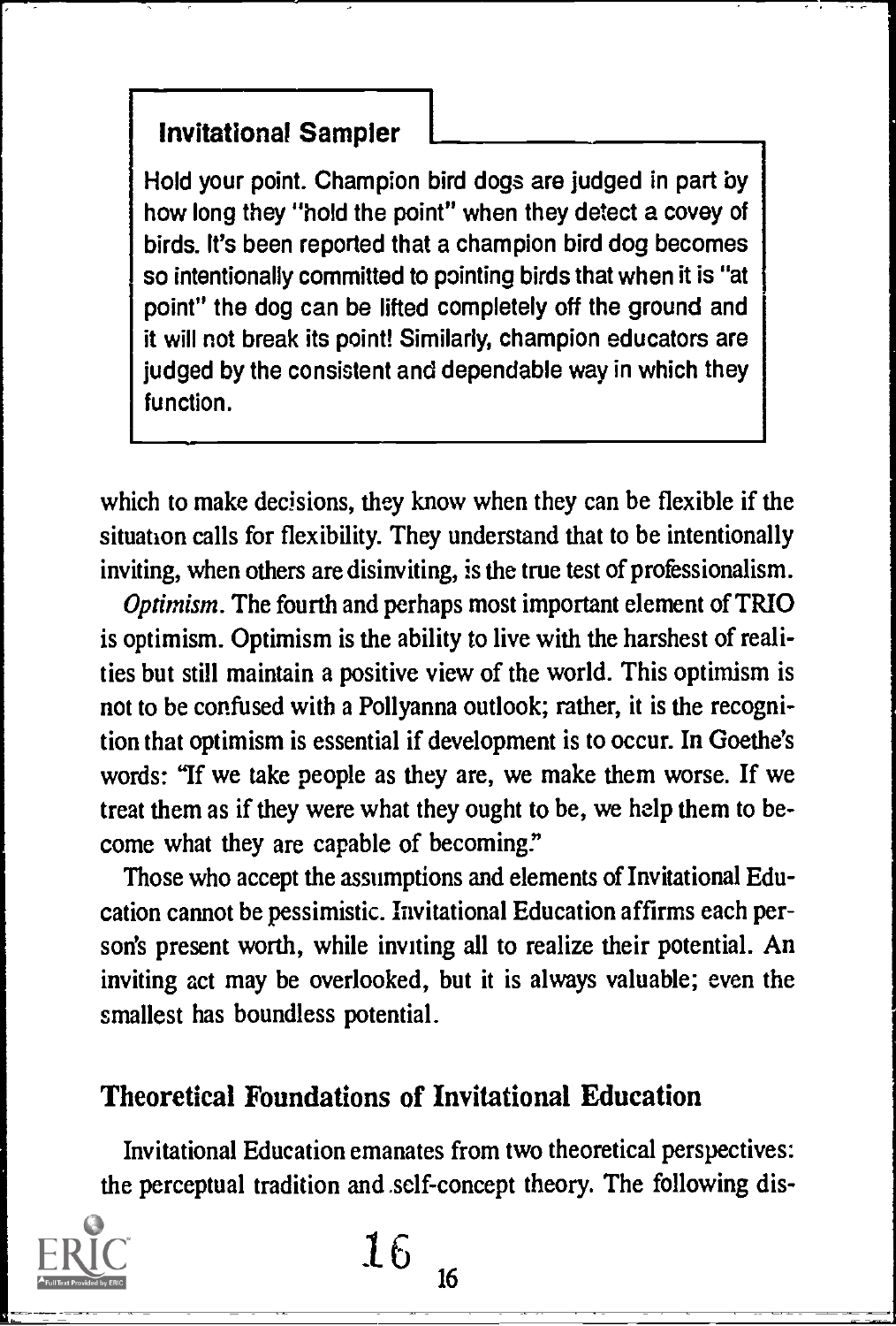Share success stories. The cup is not half-empty, it is halffull! Begin each faculty meeting on an optimistic note by reporting the successful experiences that have taken place since the last meeting. Even in the worst of situations there is room for optimism, so share accomplishments and success stories.

cussion deals with how these two perspectives contribute to the foundations of Invitational Education.

The perceptual tradition. Why do people behave as they do? Throughout history philosophers and other scholars have answered this question in many ways. For example, a Freudian might say that people behave as they do because of internal dynamics of the uncon scious. A behaviorist would emphasize the influence of environmental stimuli that preceded or followed a particular behavior. In contrast with these approaches, the perceptual tradition maintains that people do what they do because of how they perceive the world at the moment of behaving. This perceptual tradition maintains that each person is a conscious agent who considers, constructs, interprets, and then acts. And ultimately each person is responsible for his or her actions.

The perceptual tradition operates on the premise that all behavior is a function of the individual's perceived world. A person's behavior may make little sense when observed from the "external" views of other people but makes great sense from the "internal" view of the experiencing person. For example, to an emotionally starved person, even the smallest inviting act may be seen as a feast.

Self-concept theory. Each person has a unique system of perceptions about self: Who am I? How do I fit into the world? How valuable, able, and responsible am I? Self-concept, then, is each individual's perception of his or her personal world and includes the following



517

17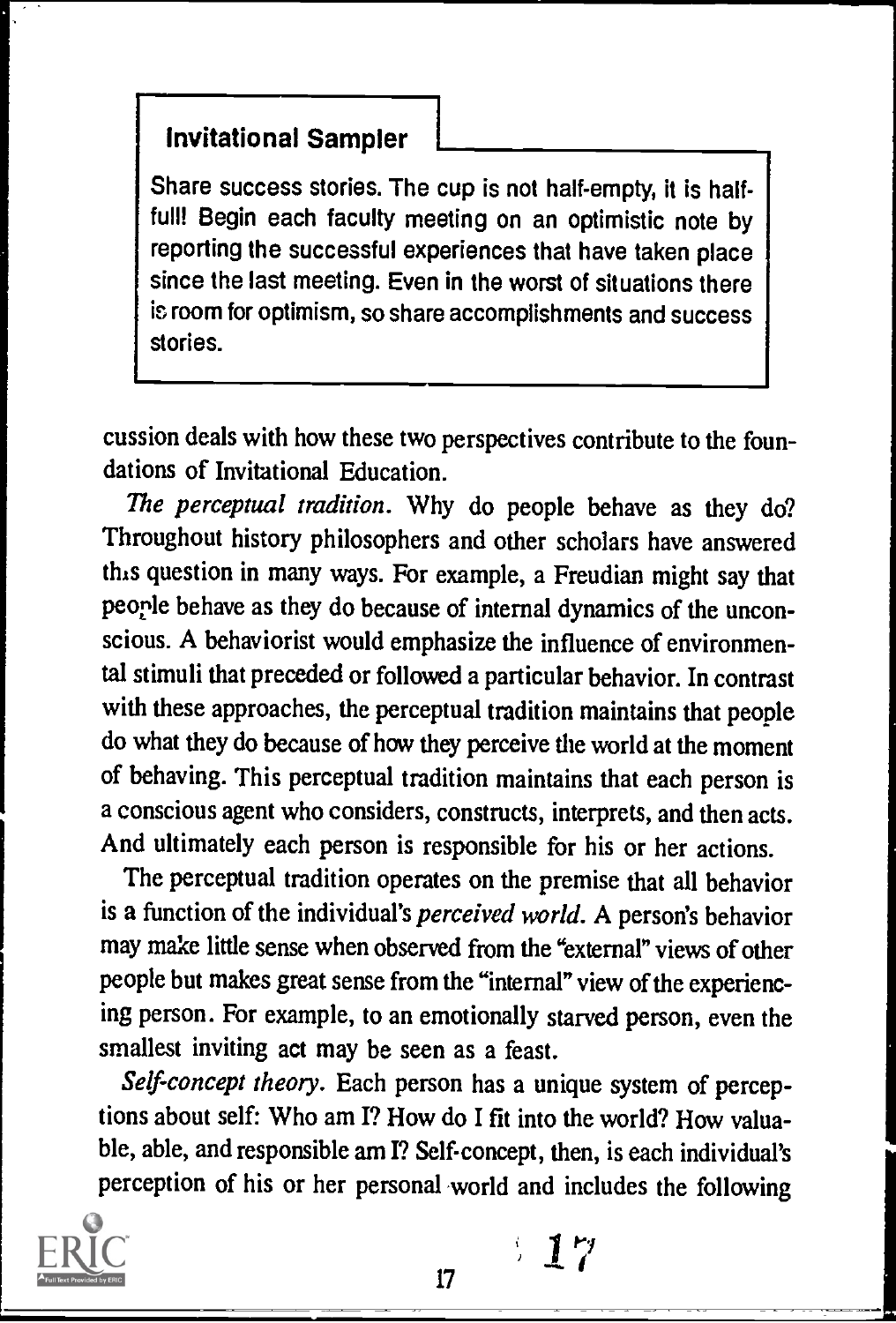characteristics: 1) strives for stability by seeking orderliness and harmony; 2) functions to maintain, protect, and enhance itself; 3) seeks consistency by assimilating or rejecting perceptions that do or do not fit preconceptions; 4) allows change when desire is high and risk is low; 5) learns and develops as a result of inviting or disinviting experiences; and 6) constructs and reconstructs experience throughout life, layer by layer, experience by experience. Essentially, a good selfconcept i3 little more than the memory of inviting acts, which are accepted, extended, and successfully acted on.

#### Invitational Sampler

Read behavior backwards. Rather than looking only at the behavior of a misbehaving student, an angry parent, or a cranky colleague, consider how the person might be viewing self, others, and the world. Sometimes students see themselves as more disinvited than undisciplined. By looking at the "why" of behavior, it is much easier to understand the "what."

In this chapter we have presented some of the major concepts underlying Invitational Education. If educators want to create inviting schools, they must be able to describe, in ways that are conceptually sound, what the factors in the total school environment are that make it an inviting school and why they function as they do. Unfortunately, the educative process is frequently described by using "doing-to" terms. Educators talk in terms of "motivating," "building," "shaping," "enhancing,""reinforcing," or simply "making" students learn. As well-meaning as these efforts are, from the viewpoint of the perceptual tradition and self-concept theory, they are misguided. Students are not passive recipients or inert functionaries to be turned on, cranked out, or filled up.



 $1\delta$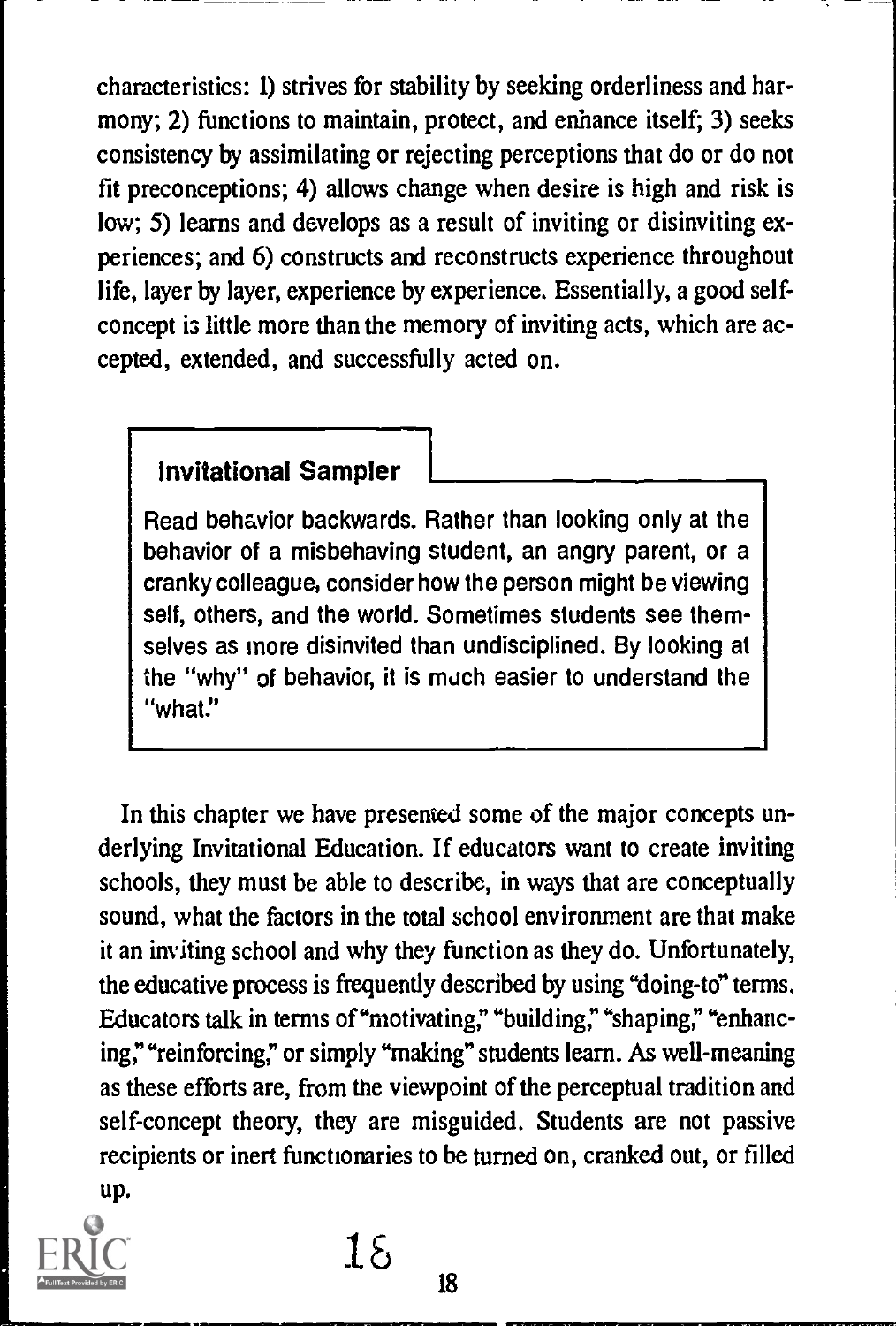Mount mirrors. Obtain full-length mirrors and place several around the school where students, faculty, and staff can see themselves as they pass by. This invites neatness and a sense of good grooming. Place a sign at the top of the mirror that says: "PROUD MEMBERS OF THE BEST SCHOOL IN (name the state)."

The next chapter moves from theory to practice with examples of how the Four P's (Places, People, Policies, and Programs) work together to create and maintain inviting schools, where there are only advantaged students.

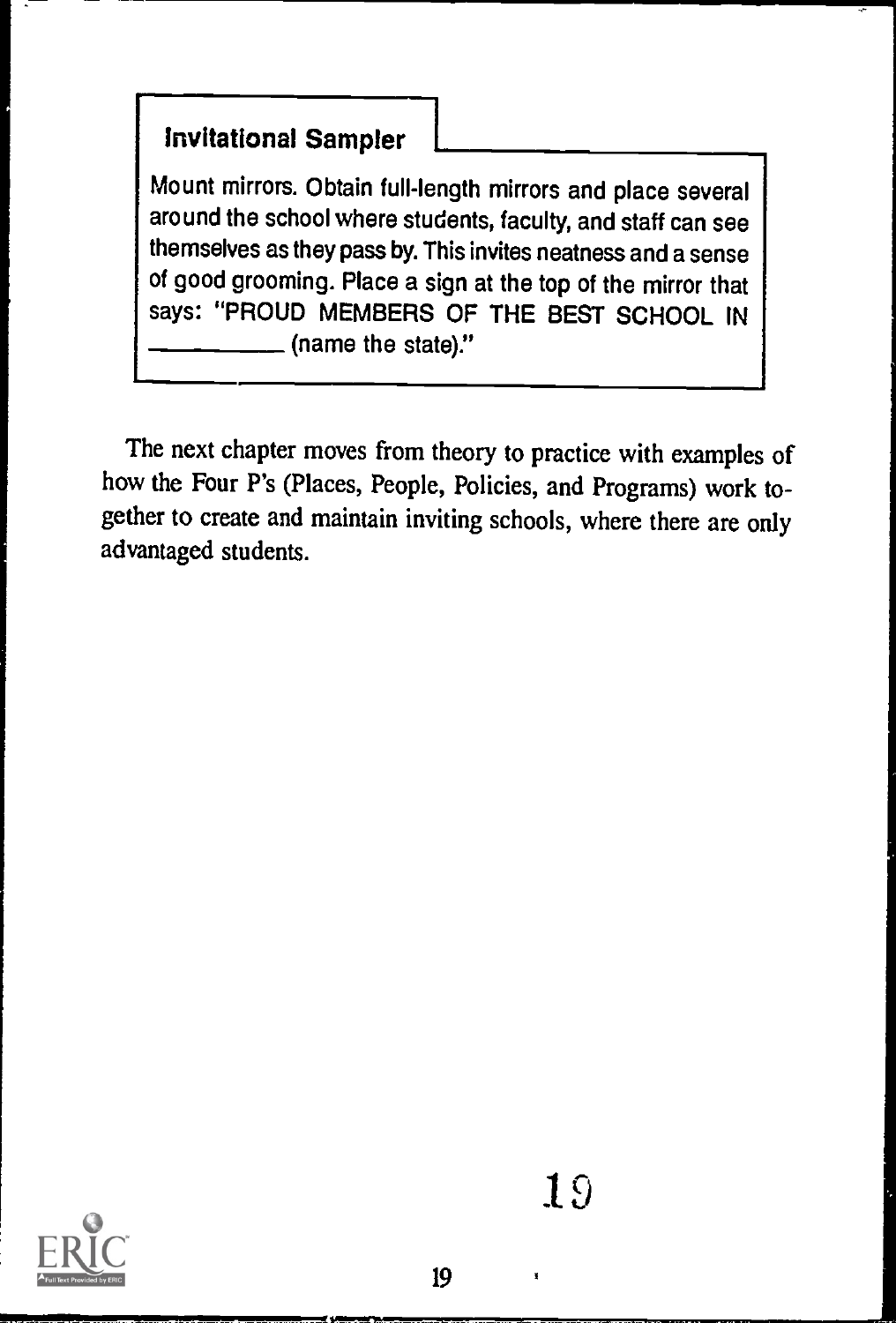### Theory into Practice: The Four P's

An idea whose time has come: the gradually formed and tested hypothesis that the individual has within himself vast resources for selfunderstanding, for altering his self-concept, his attitudes, and his selfdirected behavior  $-$  and that these resources can be tapped if only a definable climate of facilitative psychological attitudes can be provided.

> - Carl Rogers "In Retrospect  $-$  Forty-Six Years" American Psychologist (1974)

 $J<sub>ust</sub>$  as everyone and everything in hospitals should aid in the promotion of health, so everyone and everything in schools should invite the realization of human potential. This involves the *places* (classrooms, offices, hallways, commons, restrooms, playing fields, gymnasiums, lawns, libraries); the *people* (teachers, students, bus drivers, aides, volunteers, cafeteria staff, secretaries, nurses, librarians, coaches, counselors, custodians, crossing guards, administrators); the policies (rules, codes, regulations, procedures), and programs (curricular and extracurricular, including the spirit in which the programs are conducted). Educators who pay careful attention to the Four P's can better ensure that each school day is an invitation to learning.

 $20_{20}$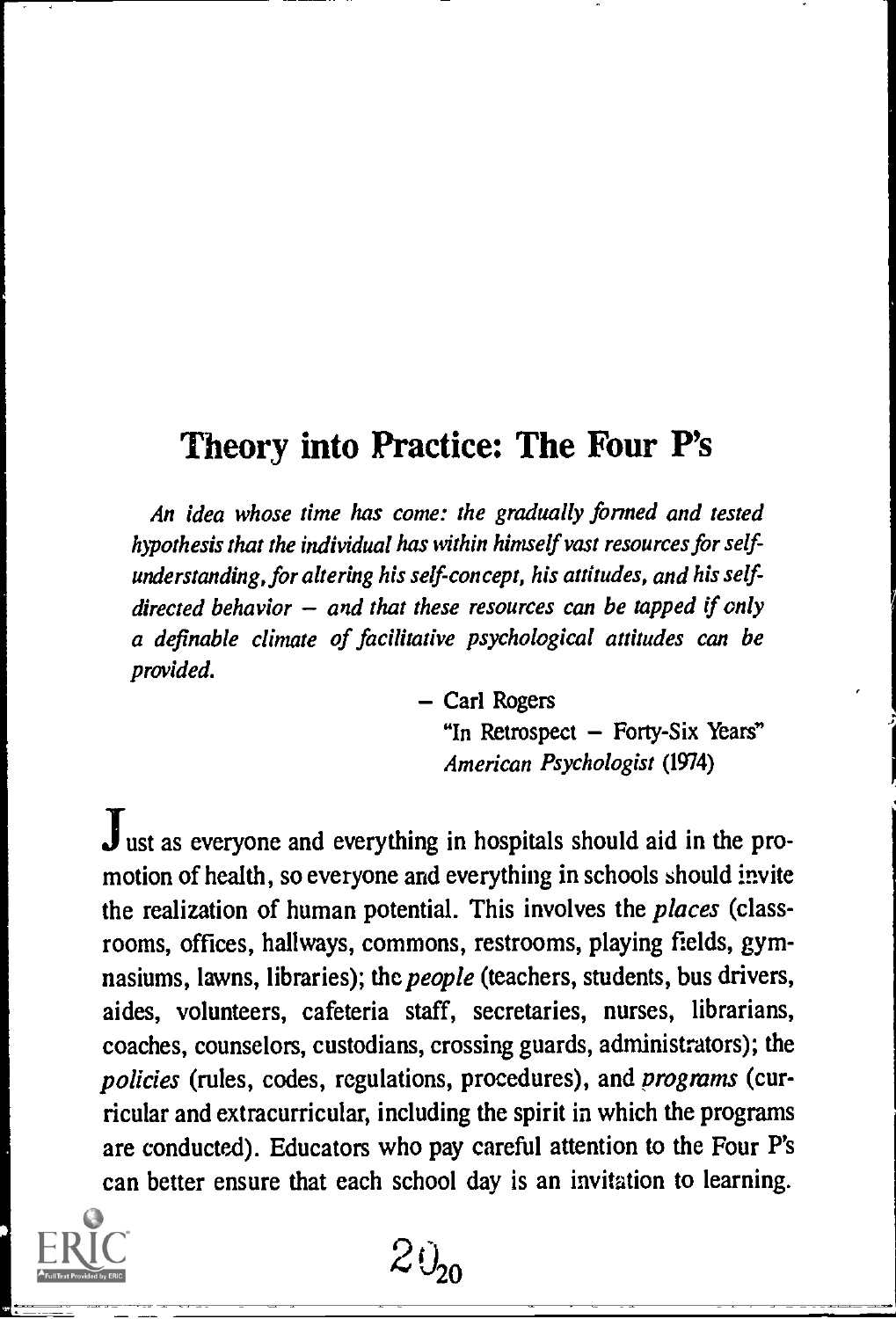Remember the Jello Principle. This principle maintains that everything and everybody is interconnected. If you poke the jello, all of it jiggles. If one teacher is rude to a parent, as far as that parent is concerned, the whole faculty is rude. Everything and everybody in the school is making a statement for the entire school. Each person is an ambassador.

#### Places

Places offer an excellent beginning point for introducing Invitational Education to a school because they are so visible. If hallways are littered, paint is peeling, restrooms are smelly, classrooms dusty, offices cluttered, and cafeteria grimy, one can assume that the school's policies, programs, and people are the same. Places are the most obvious element in any school and are the easiest to change. They provide an opportunity for immediate improvement.

A secretary in a large middle school in North Carolina provides a good example of how changing the physical environment improves

#### Invitational Sampler

Paint the locker room. A highly successful coach in Pennsylvania argues that the best way to have a winning football season is to paint the locker room. Perhaps the same is true for having a winning season in classrooms. Few things can make such an immediate improvement as a fresh coat of paint. Teachers teach better and students learn better in an inviting physical environment.



 $2i$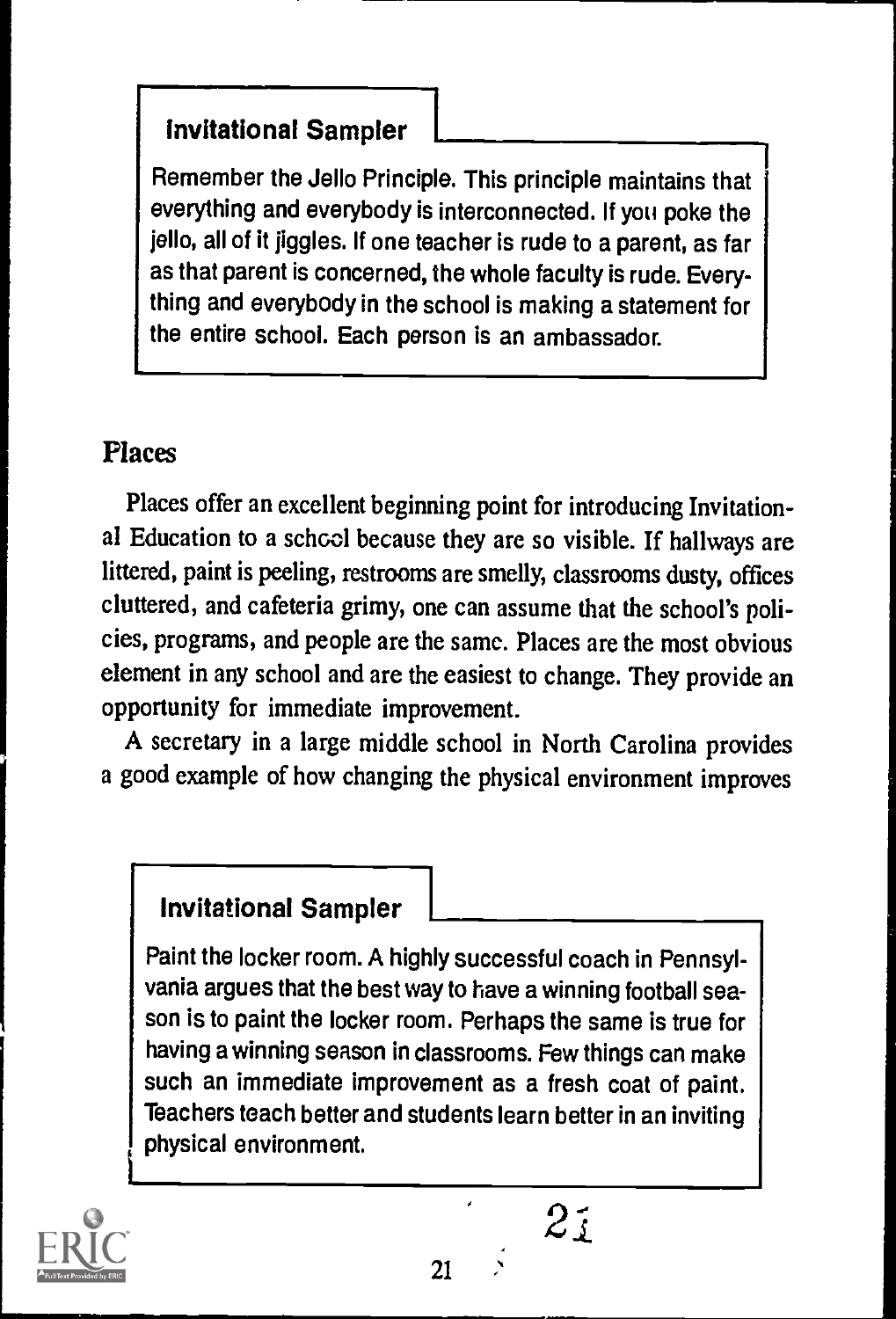the working atmosphere. After her principal decided to renovate the school office with improved lighting, new furniture and carpeting, and removal of the tall counter, she reported: "It was as if I had been let out of prison!" improving the physical environment may not have tangible benefits immediately, but it is important to assess physical facilities continuously to see if improvements are needed to enhance the working and learning atmosphere.

#### Policies

Policies refer to the rules, codes, and procedures used to regulate the ongoing functions of organizations. In schools, policies exist for such functions as discipline, personnel selection, bus routes, snow days, attendance, and visitation procedures, to name a few. Ultimately the policies created, be they formal or informal, communicate a strong message to people in the school and the community about how things are to be done and where each person fits in. They also communicate views regarding whether or not people are seen as able, valuable, and responsible.

Sometimes, policies are created that, even though well-intentioned, place undue restrictions or burdens on individuals or groups. Some examples are: a cafeteria policy requiring that an identical amount of food be served to each student whether he or she weighs 70 pounds or 270 pounds, an elementary principal who demands complete silence from children during their lunchtime, or buses that leave the

#### Invitational Sampler

Ensure quick line time. A student or teacher who has to stand in line for more than four minutes is wasting valuable time. Time in school should not be spent standing in line. Review procedures so that faculty, staff, and students can avoid long lines in the cafeteria or elsewhere.

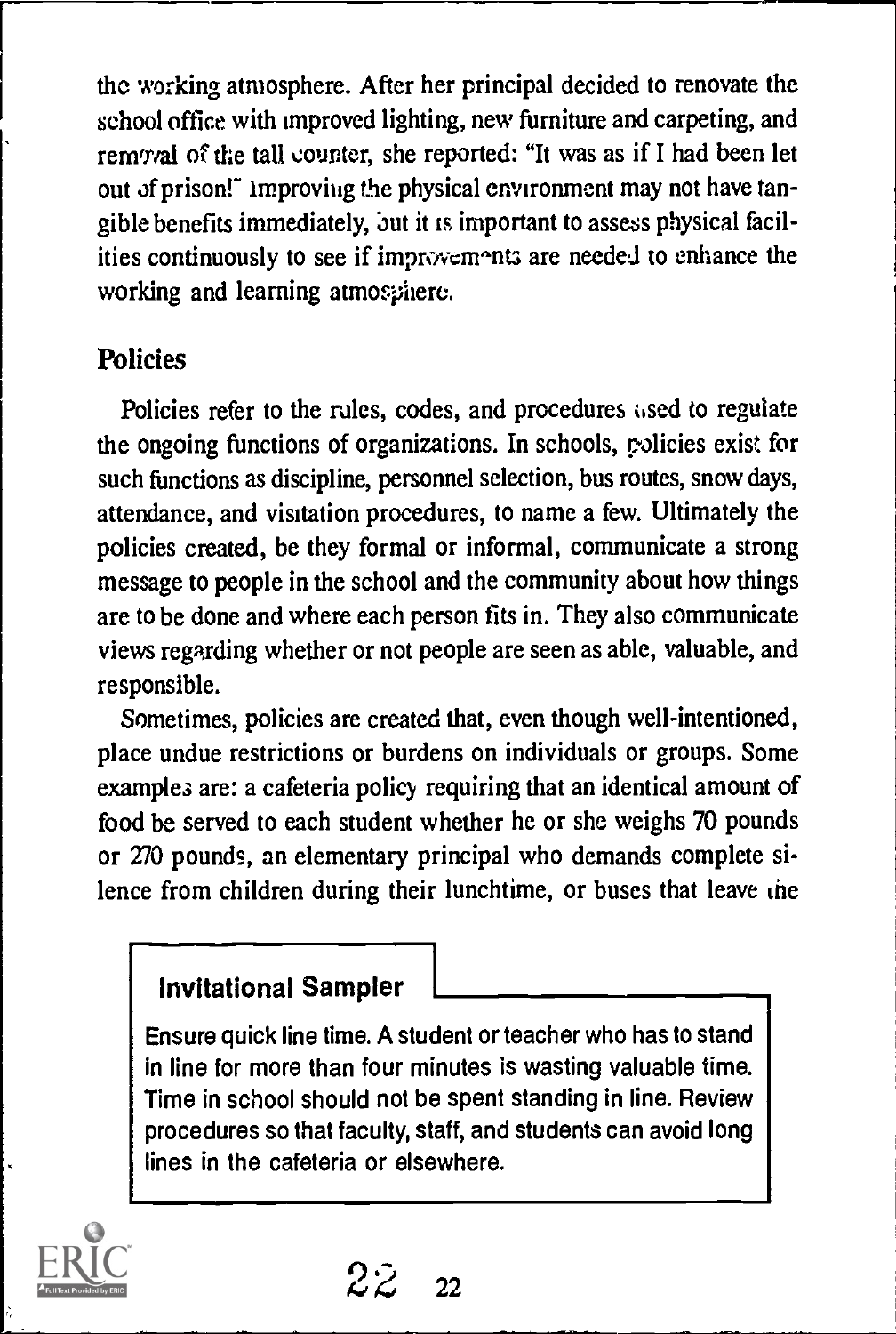school at a certain time regardless of whether students are aboard or not. Such insensitive, uncaring, or inappropriate policies have no place in an inviting school.

#### Programs

Advocates of Invitational Education are aware of the importance of programs. Sometimes well-intentioned programs are harmful to individuals or groups because they focus on narrow goals and neglect the wider scope of human needs. For example, some school programs group youngsters and give them a label, and the label becomes a stigma, which negates the positive purposes for which these programs originally were created. Although some forms of grouping are necessary for instructional purposes, there is a clear danger in programs that label and group human beings. The invitational model requires educators to monitor programs that could detract from the goals for which they were designed.

#### Invitational Sampler

Tap parent power. Many school programs can use parents or other volunteers as resources. Volunteers can fill many roles, including tutoring, typing, filing, monitoring, grading, chaperoning, even teaching mini-courses. Most communities have volunteers available. They only need to be invited.

Advocates of Invitational Education are not only aware of the importance of programs within their own institutions but also are informed about programs in the larger community. There are dozens of community-based programs, from free dental work to free eyeglasses, from Big Brother to United Way, any of which can contribute to the welfare of students in schools.



23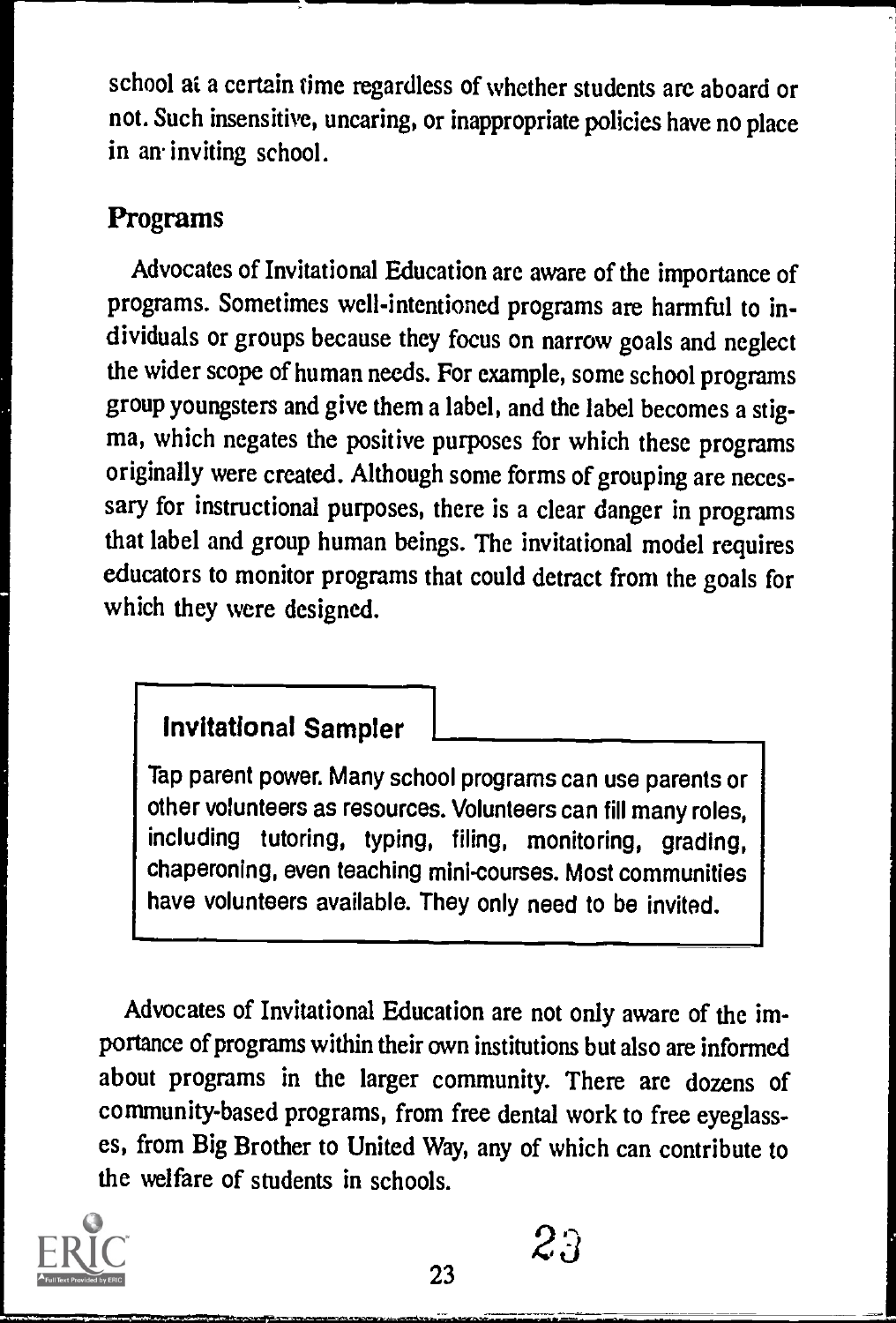Rule of the Four C's. When faced with a difficult situation, remember the Rule of the Four C's: Concern, Confer, Consult, Confront. Always start with the first C, Concern, Is this situation a matter of real concern? Often it is not, and it can be safely overlooked. But if it is a matter of concern, move to the second C, Confer. A low-key conference often resolves a situation. If conferring does not work, move to the third C, Consult. A more formal consultation is in order. If the situation persists, then the final C, Confront, is appropriate. This final C requires a direct. no-nonsense, this-is-how-it-is approach. But remember to begin with the less demanding C's first. Resolve situations at the lowest possible level of conflict. This saves a lot of energy.

#### People

People-oriented schools are easy to identify. They are the ones whose doors are unlocked early on frigid days so that students do not have to stay out in the cold. They are the ones where the faculty call students by name, where courtesy and civility are the rule, where there is a general atmosphere of warmth and respect.

Places, policies, and programs are all important aspects of Invitational Education, but people come first. If places, policies, or programs directly or indirectly inconvenience people or inhibit their development, they should be altered wherever possible. People develop best in an inviting environment.

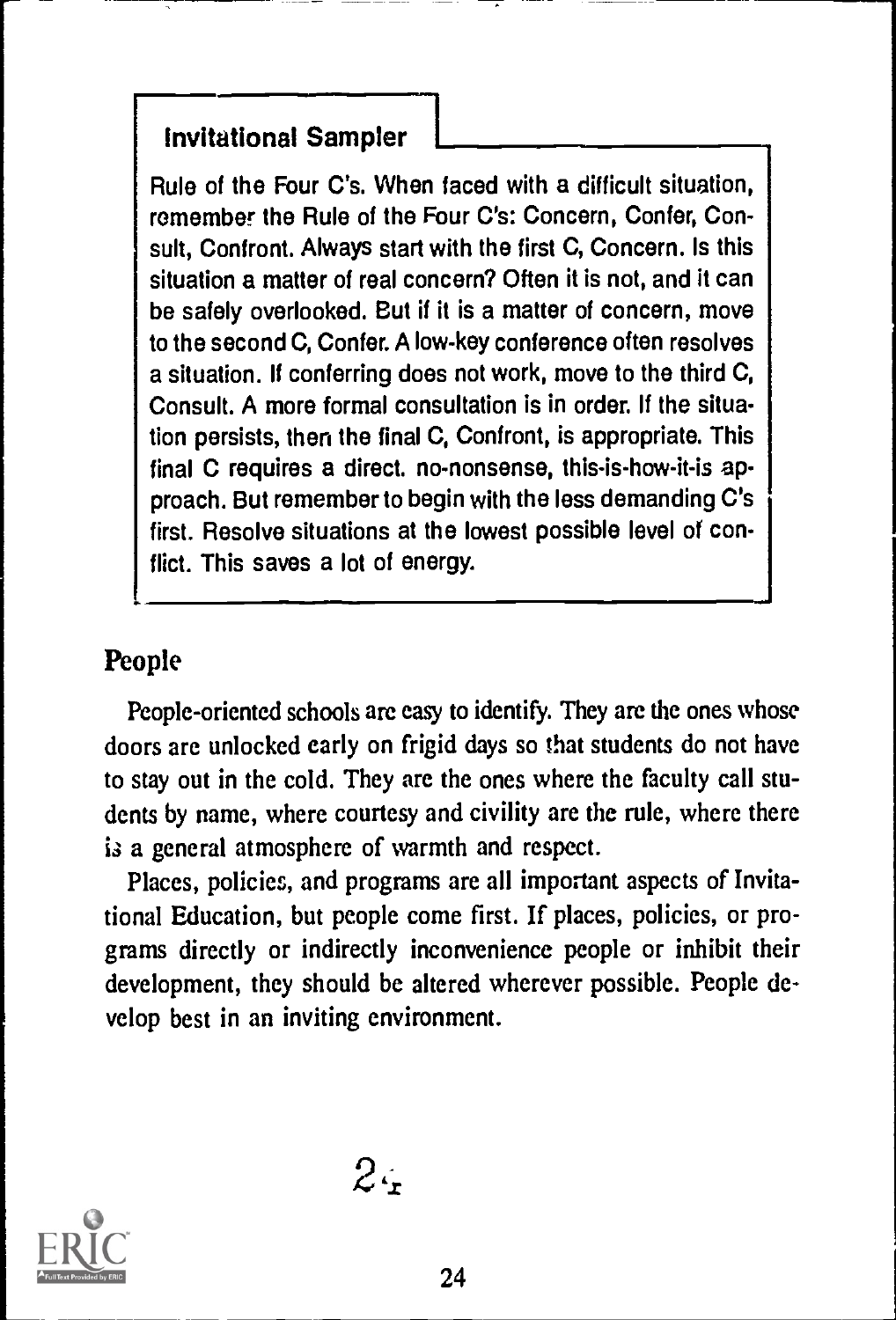## Increasing Your Invitational Quotient

Since we are what we do, if we want to change what we are we must begin by changing what we do, must undertake a new mode of action.

> A. Wheelis Now People Change (!973)

 $B_y$  this time you, the reader, might be thinking, "All this sounds good in theory, but does it work in the real world?" The authors agree that Invitational Education is easier to talk about than to do. Of course, the real test is whether it can be implemented with a long-term plan for action. We believe Invitational Education offers such a plan. It ena bles educators to become committed to an enduring project, not unlike the commitment of the marathon runner.

Suppose you decided to run a marathon  $-26$  miles, 385 yards. Chances are, if you knew nothing about running a maruthon, you would show up on the day of the race dressed in street clothes and out of condition. When the starting gun sounded, you would start running full-speed. And if you made the first mile, it would be a miracle.

Marathon runners orchestrate a plan for running a good race. They train properly, they modify their diet, they develop a support group of other runners  $-$  all as part of their race plan. They learn how to sustain their energy, and they develop an I-can-co-it mind-set, both of which are necessary to complete this grueling physical task. The



<sup>25</sup> 25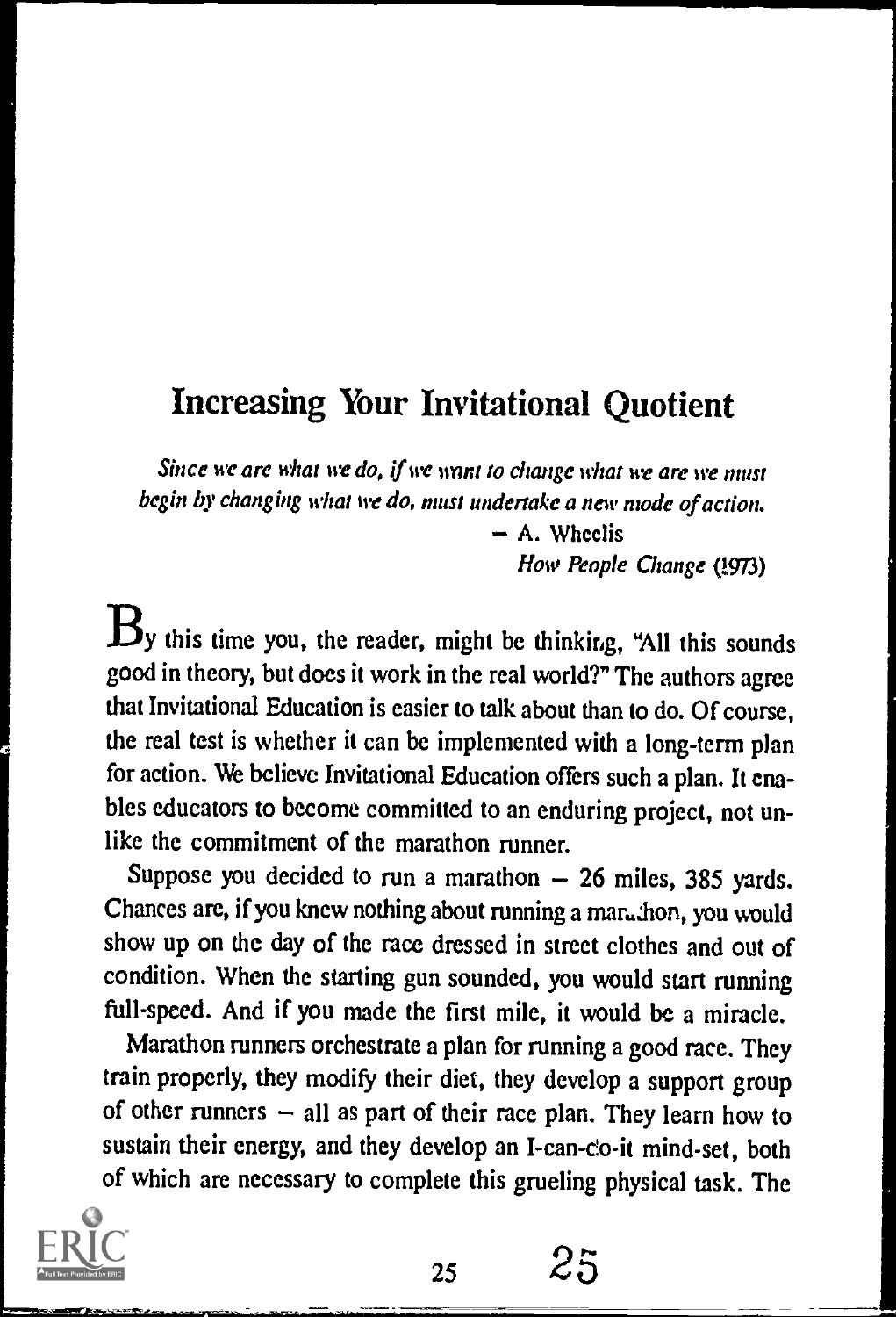same is true of educators who subscribe to the concepts of Invitational Education. They have a systematic plan for orchestrating their efforts in making schools inviting.

We call the plan for Invitational Education the "Four Corner Press." The four corners are: 1) being personally inviting with one's self, 2) being personally inviting with others, 3) being professionally inviting with one's self, and 4) being professionally inviting with ones. While these corners arc simple to describe, they are not easy to implement. The goal is to balance the demands of the four corners and to orchestrate ways to blend them together.

#### Being Personally Inviting with One's Self

For the Invitational Education model to succeed, it cannot be restricted to working only with others in offices and classrooms. The invitational model is not a hat you put on at the beginning of the school day and take off when leaving for home in the evening. It begins with being personally inviting with one's self. The personal messages one sends to one's self are critically important.

To be personally inviting to one's self, there arc two types of invitations one can extend to one's self: to live life fully and to use quality "self-talk." Educators have a special responsibility to have lively

#### Invitational Sampler

Treat yourself. Make a pledge to do something special for your self in the immediate future. Treat yourself to a shopping trip, a new outfit, some quality down-time, a good book, a favorite meal, a play, movie, or other enjoyable event. Think of the nicest invitation you could send to another person, then send it to yourself. After all, you are always invited when you are giving the party.



26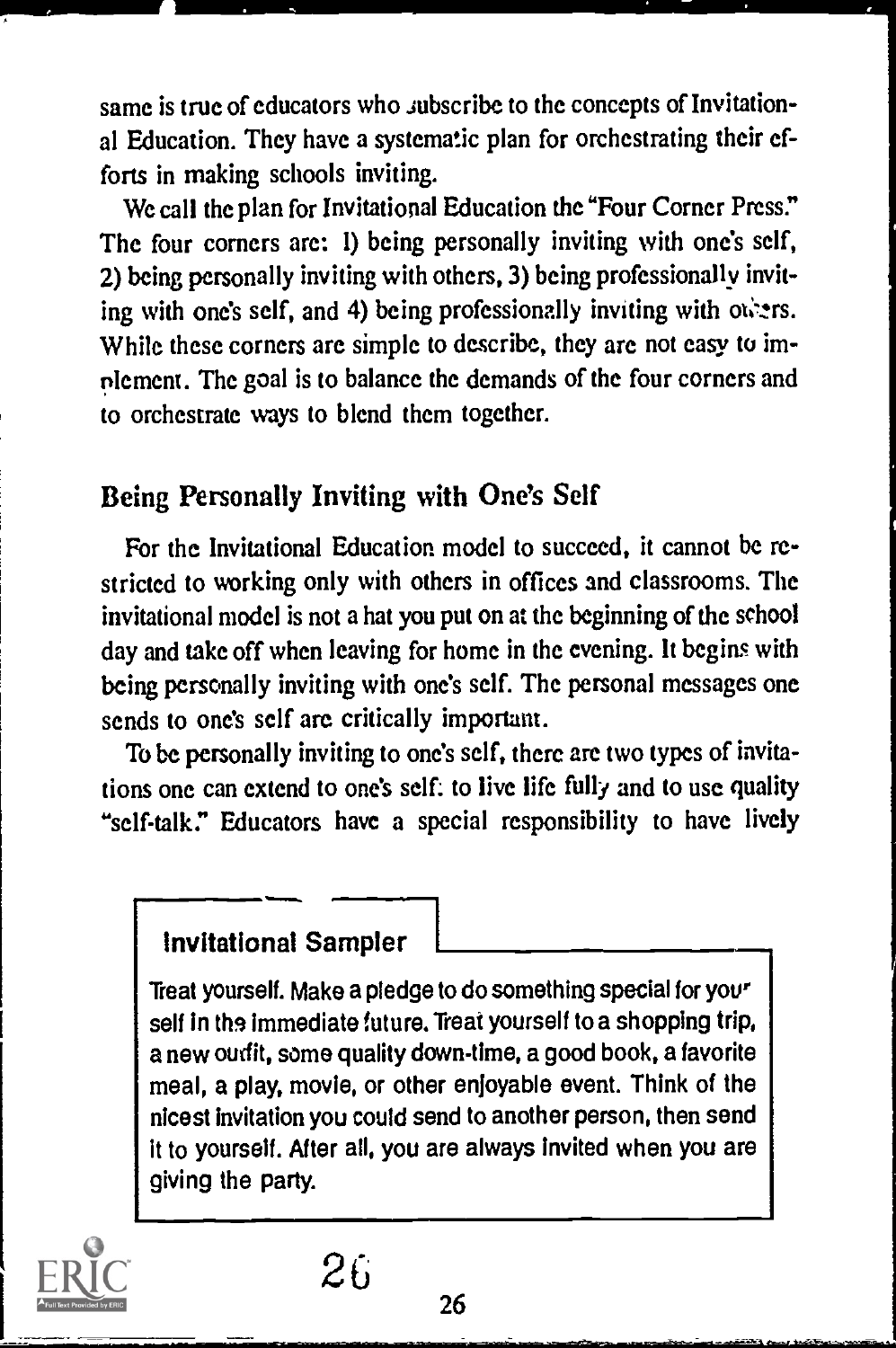and interesting lives. If educators are bored, they are probably boring other people. Invitational Education encourages educators to stand tall, walk proud, dress well, eat right, and do interesting things  $-$  all in order to have a positive presence in their own lives as well as the lives of others.

In addition, educators need to engage in internal dialogue or quality "self-talk" as they go about their life activities. On occasions when a mistake is made, persons caten will send themselves a powerfully disinviting message, one that they would never imagine sending to anyone else. Consider these examples of negative self-talk messages: "I have two left feet," "I could never lose weight," "I'm all thumbs," "I can never remember names," or "I couldn't carry a tune in a bucket." Negative self-talk demeans the individual. Since we are our only lifelong companions, we should try to make "self-talk" quality messages - ones that will nourish our self-esteem.

#### Invitationa; Sampler

Rehearse the future. Often when we make mistakes, we go over them again and again in our minds, in effect, reinforcing the mistakes. A better approach is to ask: "How will I handle this situation the next time it appears?" By concentrating on future responses and behaviors, the future can be rehearsed. Besides, what is done is done.

## Being Personally Inviting with Others

To develop fully, people require nurturing from others and should give nurturing in return. We need to love and be loved throughout life. The recognition we receive from otl.ers for deeds small or large sustains us and encourages us to dc, more.



2"r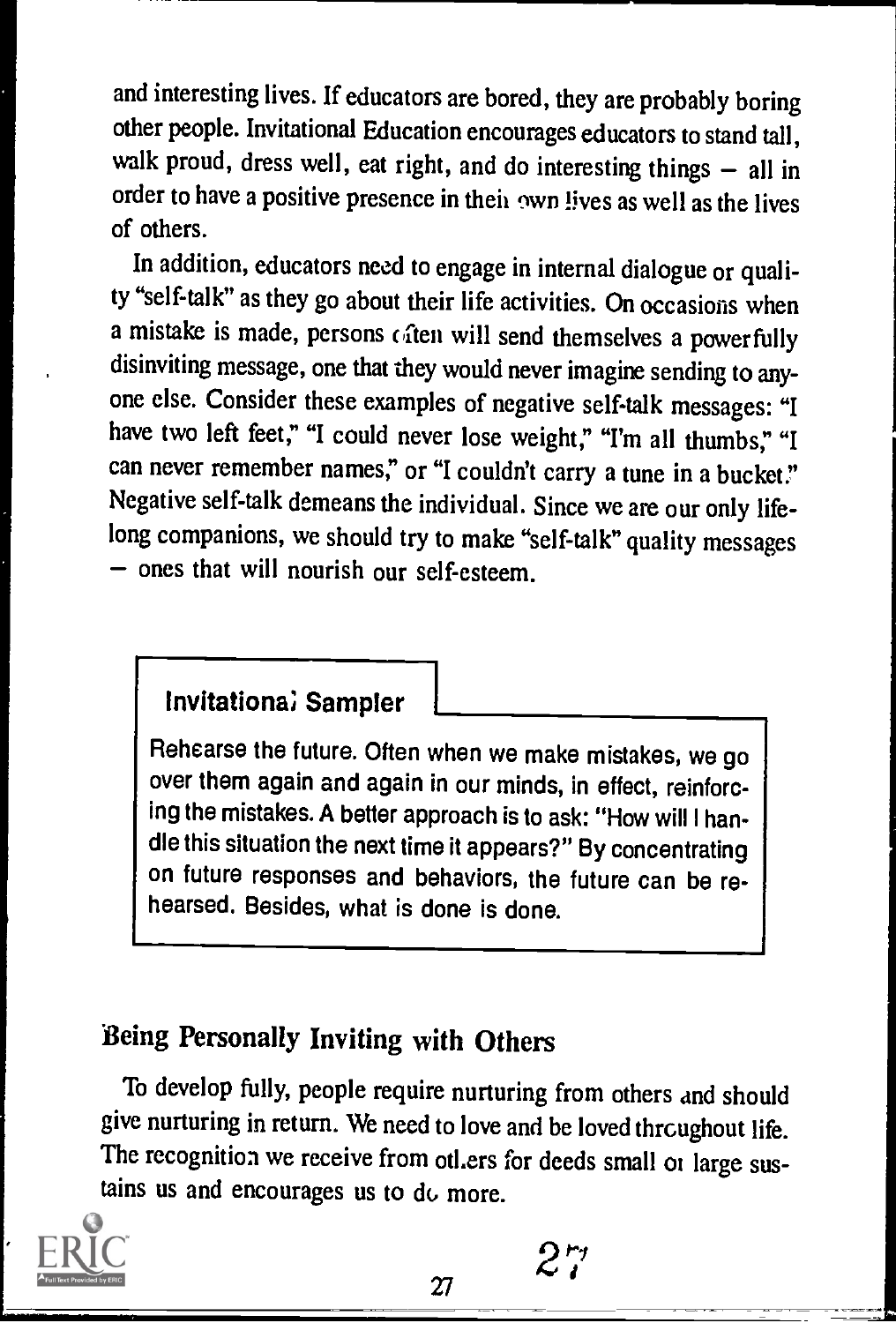Learn handles. A person's name is a most important possession. Using a person's name signals that you have taken the time to learn the name correctly. When you are first introduced to people, listen carefully and repeat their names to yourself three times. Then  $u_1 \circ t$  the names as you speak to them. The recognition of their names will not go unnoticed.

Students are keenly aware of the nuances in messages they receive in schools. In Invitational Education, teachers give consideration to students' feelings and interests. Sharing out-of-class experiences, making a special effort to learn students' interests, and expressing pleasure when the class has performed well are ways teachers can influence how students perceive themselves as learners.

#### Invitational Sampler

Act caringly. When a student or colleague misses more than one day of school, call and express your concern. If the person misses more than three days, prepare some sort of "Welcome Back" message in the form of a note, a flower, or a special little gift. Acts of caring are contagious.

Educators also need various kinds of personal invitations. Cultivating friendship is one form of invitation. Like cultivating a garden, friendships take time and effort. However, they can be one of the most significant ways of celebrating life, be it sharing a meal or a drink, or remembering a birthday or anniversary. Inviting relationships affirm both parties.



25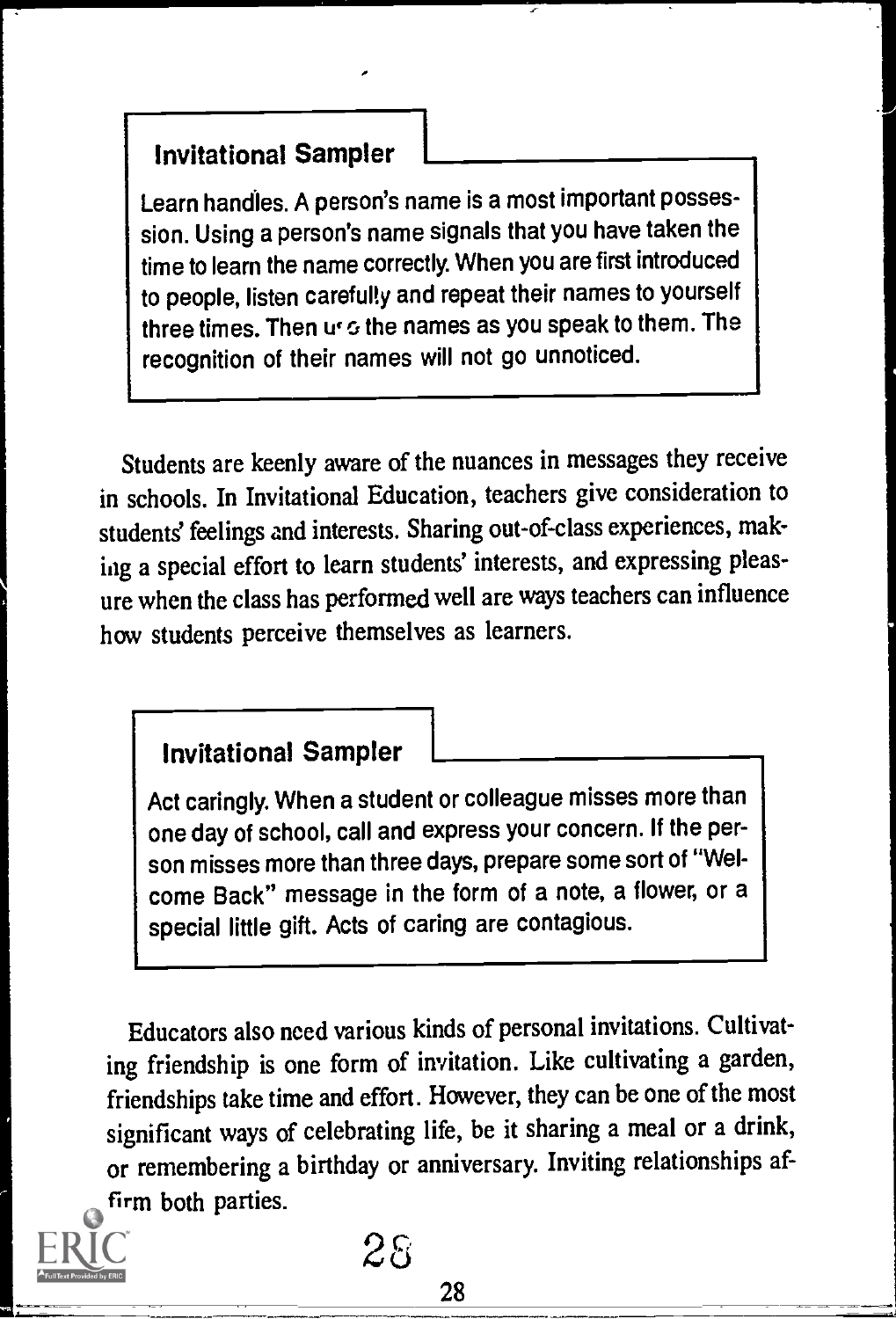#### Being Professionally Inviting with One's Self

Living in a rapidly changing society and profession can be both exhilarating and exasperating. If we stand still in our professional development, we lose ground. Thus, every educator has to become a lifelong learner and an explorer of new professional frontiers.

#### **Invitational Sampler**

Remember the Rule of Four. You are violating the Rule of Four when you spend too much time doing paperwork or other chores that someone else could do with only four hours of training. Using volunteers and paraprofessionals is an effective way to cut down on a heavy workload.

Lifelong learning is often stressed in education circles. It tells educators to keep their blades bright and not to rust on their laurels. In practice, lifelong learning involves reading professional texts and journals, writing for professional publication, joining professional groups, and participating in professional conferences. Piloting a new curriculum, participating in a teacher exchange, or traveling in a foreign coun-

#### Invitational Sampler

Carpool an adventure. If an important conference, a noted lecturer, or a training workshop is scheduled in a nearby city, join with your colleagues, pool your gas money, and attend as a group. Enjoy the companionship going and coming; and while there, pick up brochures, handouts, and good ideas to share when you return home.

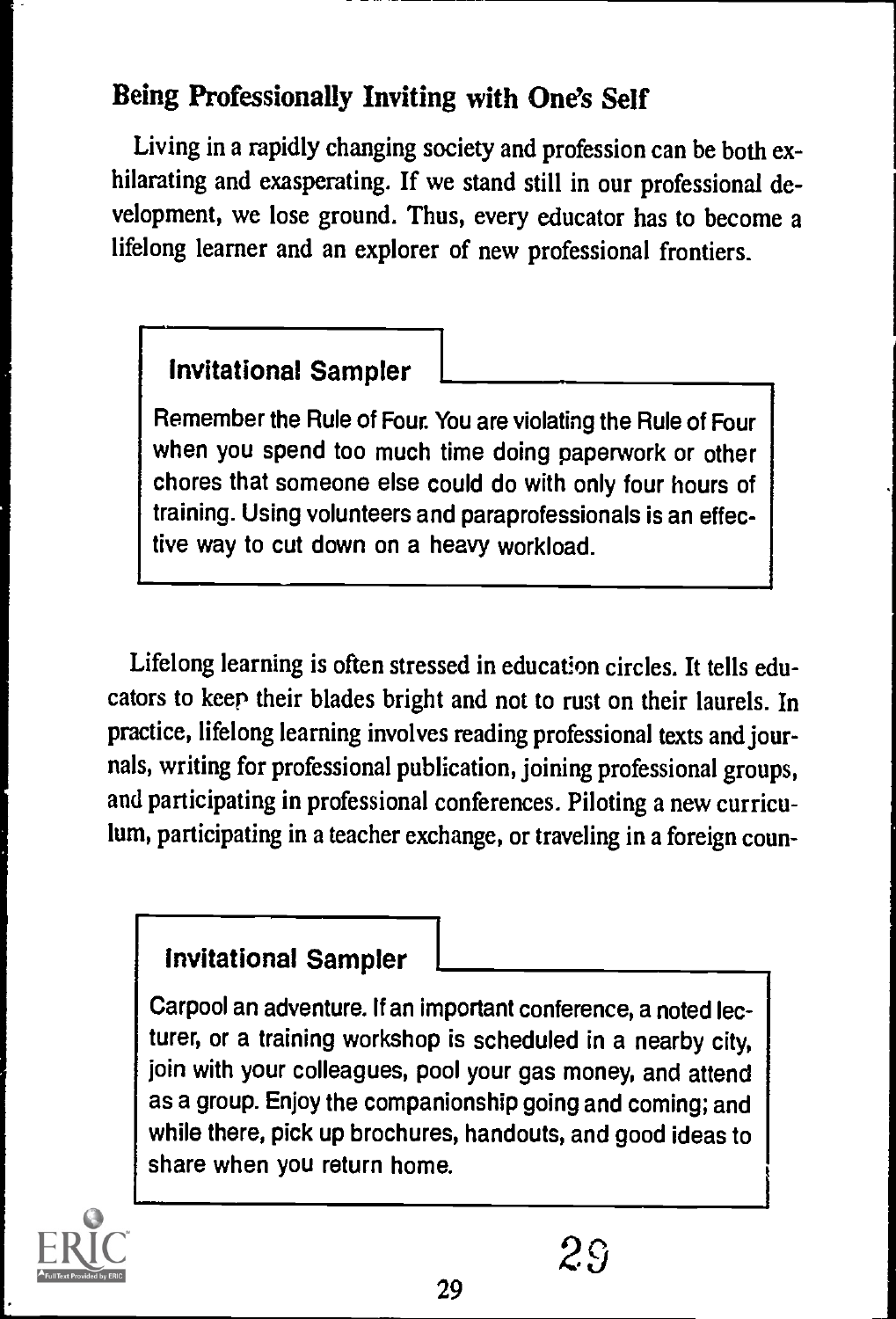try are just a few of the ways to be professionally inviting with one's self. When opportunities for success are good, give them a try.

#### Being Professionally Inviting with Others

Being professionally inviting with others is best accomplished by building on the opportunities provided by the previous three corners. Once the first three corners are functioning smoothly, they serve as a foundation for the fourth corner.

#### Invitational Sampler

Make the phone your ally. The telephone is your conduit to your community. Parents and others can learn a lot about your school by a simple phone call. And do not restrict your calls only to discuss problems; share the good things that are happening, too. When answering a phone, make the caller feel welcome. Saying, "Good morning, Jackson High School, Bob Brown speaking" is far more inviting than simply answering, "Jackson High School."

Two ways to be professionally inviting with others are to communicate clearly and to evaluate fairly. Communicating clearly involves emphasizing positive behavior. For example, "We have five minutes left, and it is important that we finish on time" is much clearer and positive than "If you don't finish on time, you will have to stay after school and finish." When you communicate clearly, people do not have to try to read your mind.

Evaluating fairly means treating people equitably. To be professionally inviting with others, educators must guard against differential treatment. In classrooms this means finding ways to invite students each day. When carrying out a school policy, it means that people



30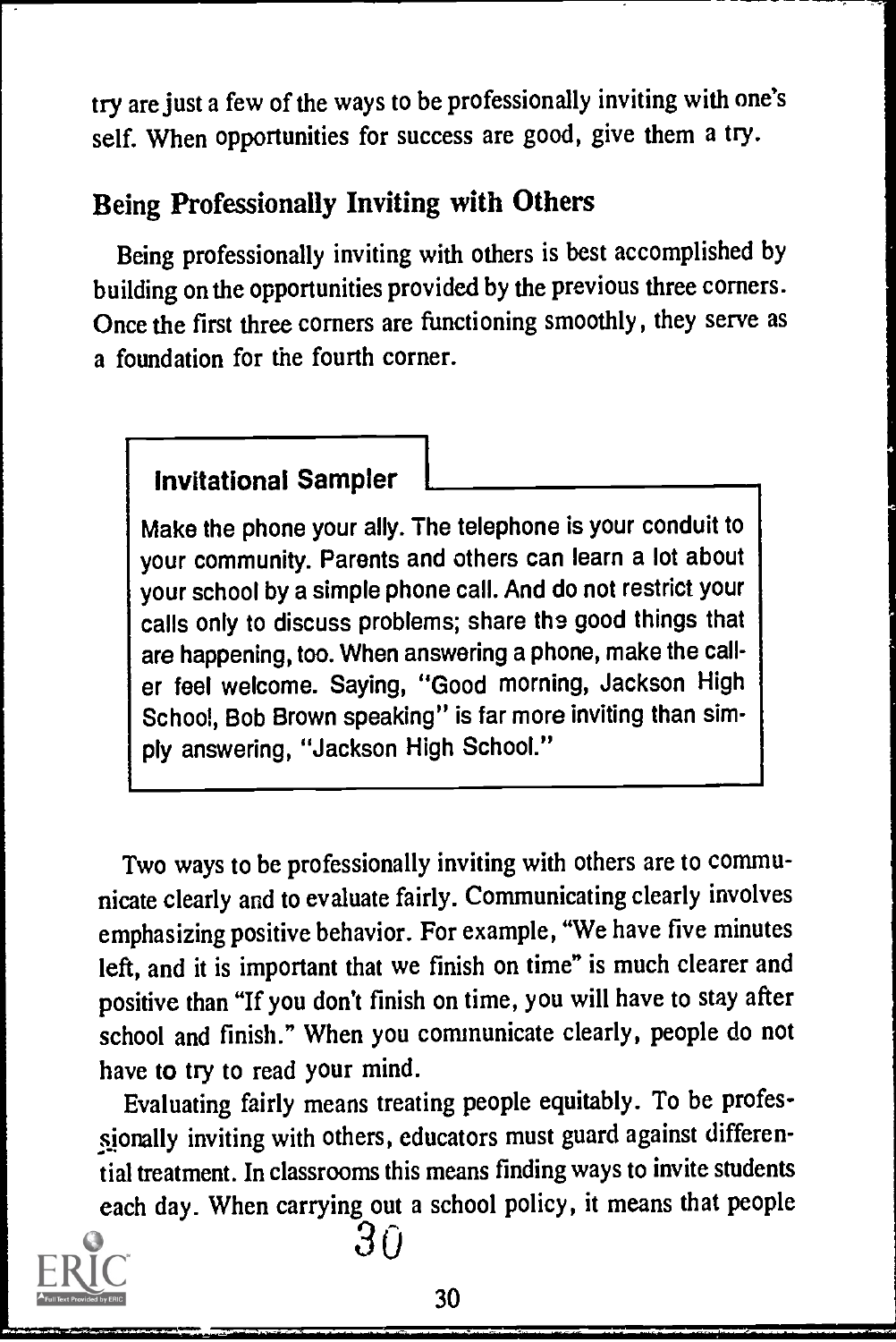Invite explicitly. The more explicit an invitation, the more likely it will be accepted. Vagueness leaves others wondering: "What did he mean by that?" For example, saying: "Let's go to dinner Thursday evening at 7:00" has a much better chance of being accepted than "Let's get together sometime." No one can read your mind. Let people know what you want.

perceive the policy as being inherently fair and appropriately administered.

The four corners of Invitational Education described here are essential to successful personal and professional functioning. Educators who are able to orchestrate these four corners into a seamless whole are on the way to invitational living.

#### Invitational Sampler

Handle the unacceptable. When a student has submitted something unacceptable, try saying: "I think you can do better than this." Point out ways the work can be improved, then say: "I want you to do this." By asking for the order, the educator encourages both student responsibility and academic success.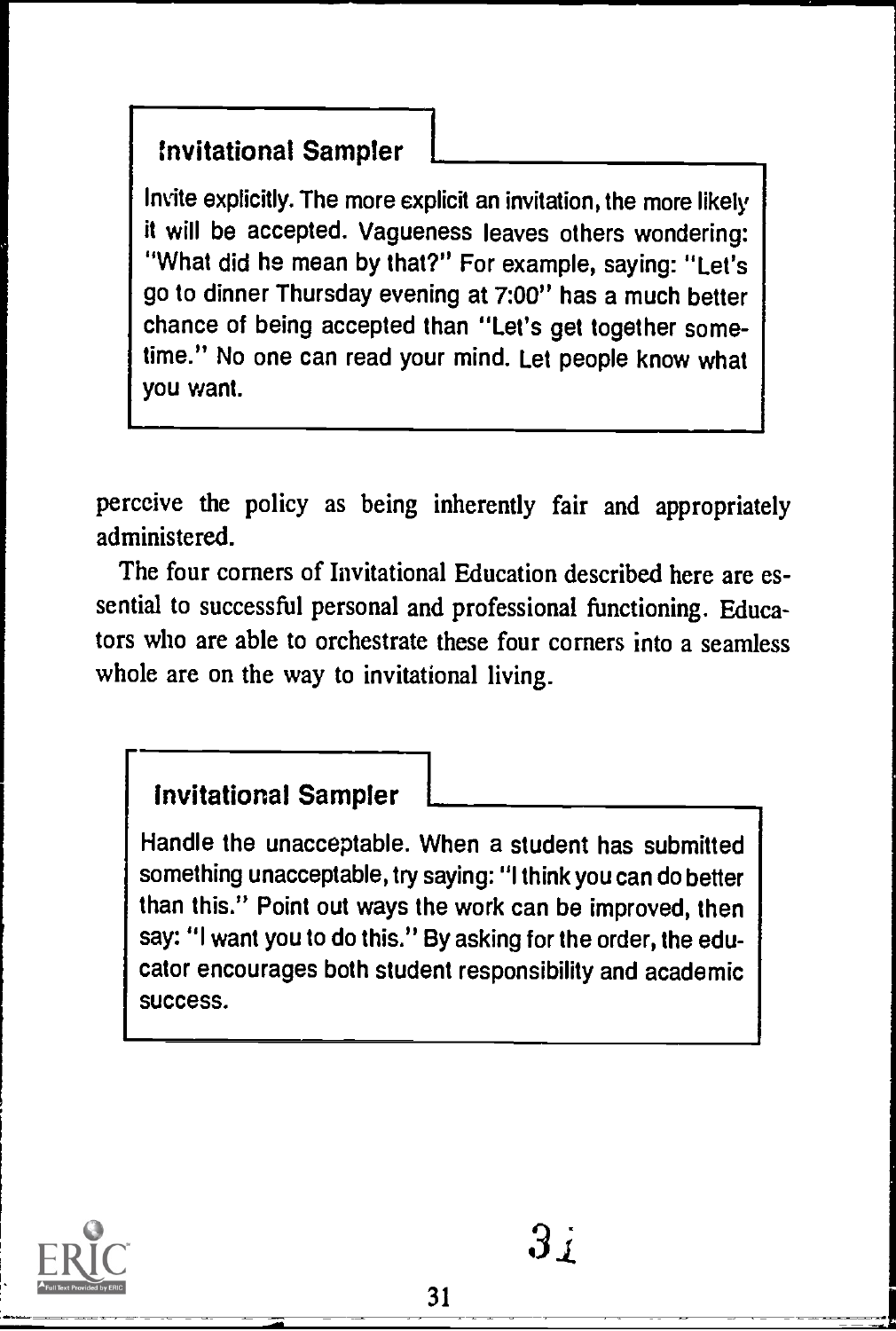## **Conclusion**

In this fastback the authors have explored the process of inviting school success. By focusing on the pervasive and often subtle messages extended and received in the school environment, the authors have tried to point out familiar and often simple things that invite school success but are often overlooked. In The Wizard of Oz the witch tells Dorothy, "You cannot miss the road to the City of Emerald, for it is paved with yellow brick." But Emerald Cities, like inviting schools, can sometimes be too obvious to see. When Dorothy was lamenting that she would never get back to Kansas, the good witch Glenda reminded her: "Silly girl, you've always had the power, you just didn't want hard enough." So it is with schools. If enough educators want hard enough to create and maintain inviting schools, then they will come about. As Dorothy said when she finally got back to Kansas, "Oh, Aunt Em, I've been to many strange and marvelous places looking for something that was right here all along  $-$  right in my own backyard!" So it is with inviting school success.

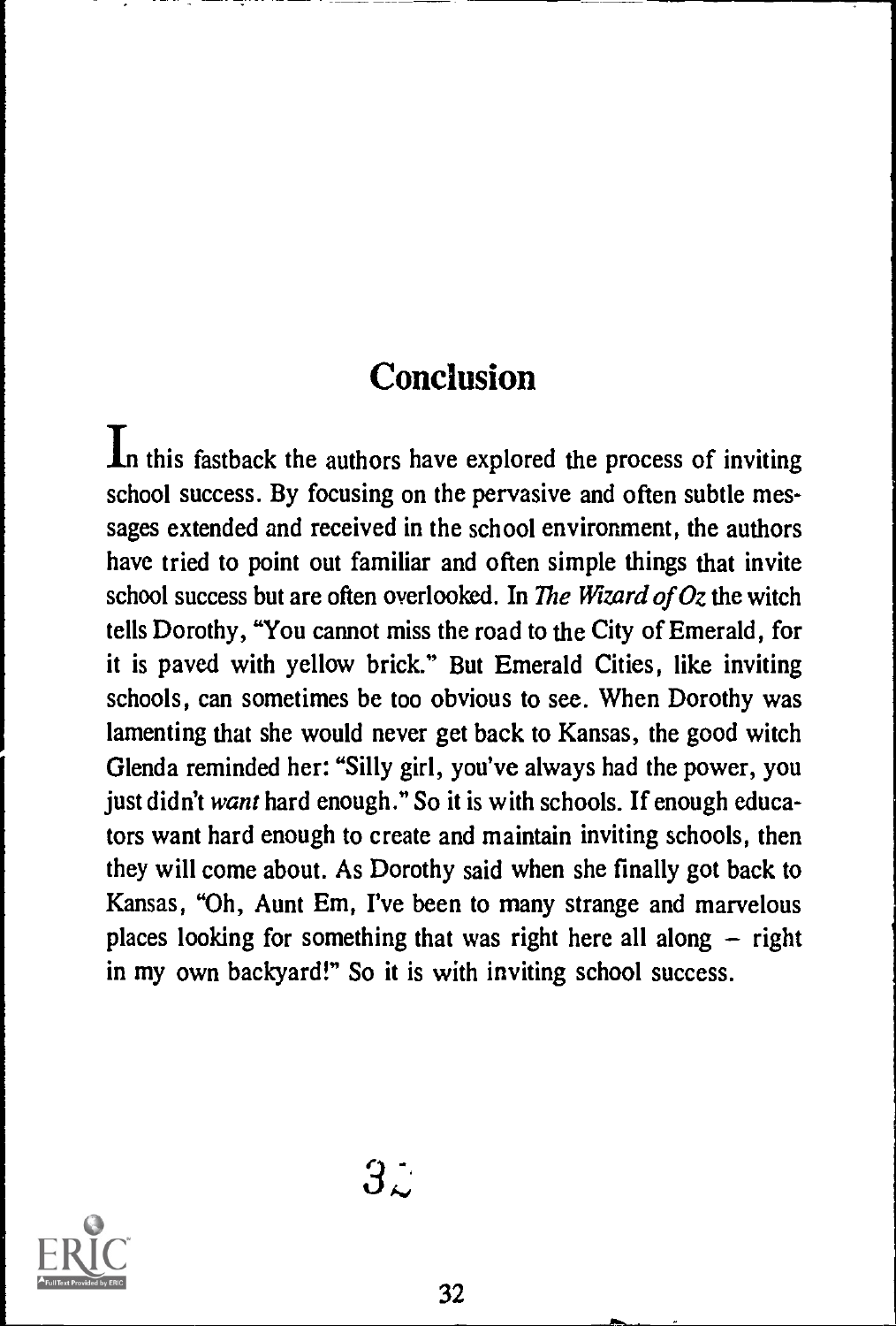## References

- Amos, L "Professionally and Personally Inviting Teacher Practices as Related to Affective Course Outcomes Reported by Dental Hygiene Students." Doctoral dissertation, School of Education, University of North Carolina at Greensboro, 1985.
- Purkey, W. Inviting School Success. A Self-Concept Ar groach to Teaching and Learning. Belmont, Calif.: Wadsworth, 1978.
- Purkey, W. Self-Concept and School Achievement. Englewood Cliffs, N.J.. Prentice-Hall, 1970.
- Purkey, W., and Novak, J. Inviting School Success. A Self-Concept Approach to Teaching and Learning. 2nd ed. Belmont, Calif.. Wadsworth, 1984.
- Purkey, W., and Schmidt, J. The Inviting Relationship. An Expanded Perspective for Professional Counseling. Englewood Cliffs, N.J.. Prentice-Hall, 1987.
- Purkey, W., and Strahan, D. Positive Discipline. A Pocketful of Ideas. Columbus, Ohio: National Middle School Association, 1986.



 $3^{\cdot}$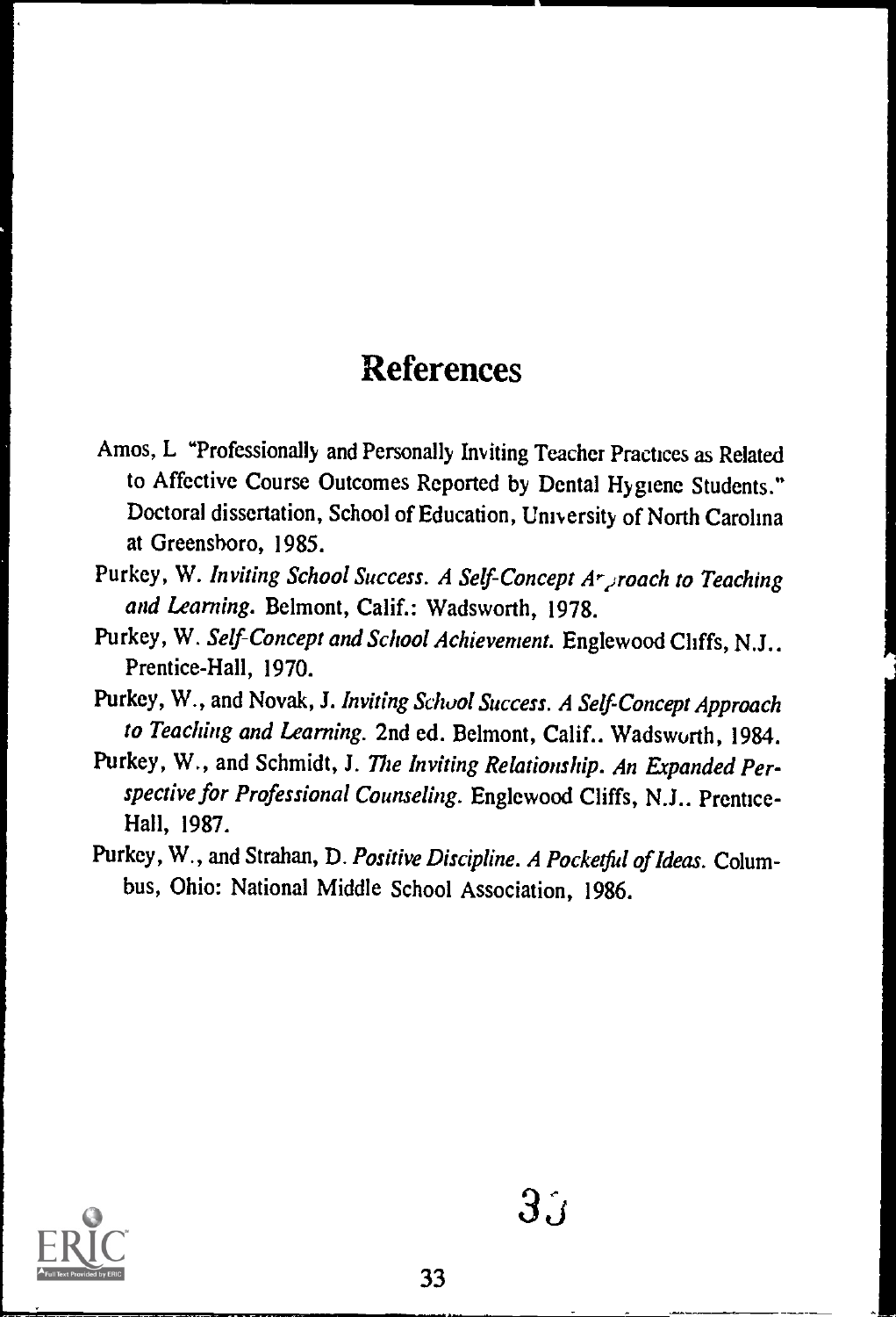## .PDK Fastback Series Titles

- 8. Discipline or Disaster?
- 20. Is Creativity Teachable?
- 22. fhe Middle School: Whence? What? Whither?
- 29. Can Intelligence Be Taught?
- 30. How to Recognize a Good School
- 43. Motivation and Learning in School
- 47. The School's Responsibility for Sex Education
- 
- 59. The Legal Rights of Students 66. The Pros and Cons of Ability Grouping
- 70. Dramatics in the Classroom: Making Lessons Come Alive
- 78. Private Schools: From the Puritans to the
- Present 79. The People and Their Schools
- 81. Sexism: New Issue in American Education
- 83. The Legal Rights of Teachers
- 
- 86. Silent Language in the Classroom 87. Multiethnic Education: Practices and Promises
- 88. How a School Board Operates
- 91. What I've Learned About Values Education
- 
- 92. The Abuses of Standardized Testing 93. The Uses of Standardized Testing
- 95. Defining the Basics of American Education
- 100. How to Individualize Learning
- 105. The Good Mind
- 107. Fostering a Pluralistic Society Through Multi- Ethnic Education
- 108. Education and the Brain
- 111. Teacher Improvement Through Clinical<br>Supervision
- Supervision 114. Using Role Playing in the Classroom
- 
- 115. Management by Objectives in the Schools 118. The Case for Competency-Based Education
- 
- 119. Teaching the Gifted and Talented 120. Parents Have Rights, Too!
- 121. Student Discipline and the Law
- 
- 123. Church-State Issues in Education<br>124. Mainstreaming: Merging Regular and Special Education
- 127. Writing Centers in the Elementary School 128. A Primer on Piaget
- 
- 130. Dealing with Stress: A Challenge for Educators
- 131. Futuristics and Education
- 132. How Parent-Teacher Conferences Build Partnerships
- 133. Early Childhood Education: Foundations for Lifelong Learning
- 135. Performance Evaluation of Educational Personnel
- 137. Minimum Competency Testing
- 138. Legal Implications of Minimum Competency
- Testing 141. Magnet Schools: An Approach to Voluntary Desegregation
- 142. Intercultural Education

Full Text Provided by ERIC

- 143. The Process of Grant Proposal Development
- 145. Migrant Education: Teaching the Wandering Ones
	- oversial Issues in Our Schools tion and Learning
- 148. Education in the USSR
- 149. Teaching with Newspapers: The Livia; Curriculum
- Curriculum 151. Bibliotherapy: The Right Book at the Right Time
- 
- 
- 153. Questions and Answers on Moral Education 154. Mastery Learning 155. The Third Wave and Education's Futures
- 156. Title IX: Implications for Education of Women
- 157 Elementary Mathematics: Priorities for the 1980s
- 159. Education for Cultural Pluralism: Global
- Roots Stew 160. Pluralism Gone Mad
- 161. Education Agenda for the 1980s
- 162. The Public Community College: The People's
- University 163. Technology in Education: Its Human Potential
- 164. Children's Books: A Legacy for the Young
- 165. Teacher Unions and the Power Structure
- 166. Progressive Education: Lessons from Three<br>Schools
- Schools 167. Basic Education: A Historical Perspective
- 168. Aesthetic Education and the Quality of Life
- 169. Teaching the Learning Disabled
- 170. Safety Education in the Elementary School
- 171. Education in Contemporary Japan
- 172. The School's Role in the Prevention of Child
- Abuse 174. Youth Participation for Early Adolescents: Learning and Serving in the Community
- 
- 175. Time Management for Educators 176. Educating Verbally Gifted Youth
- 179. Microcomputers in the Classroom
- 180. Supervision Made Simple
- 181. Educating Older People: Another View of **Mainstreaming**
- 182. School Public Relations: Communicating to the Community
- 183. Economic Education Across the Curriculum
- 134. Using the Census as a Creative Teaching<br>Resource
- Resource<br>185. Collective Bargaining: An Alternative to<br>Conventional Bargaining
- 186, Legal Issues in Education of the Handicapped
- 187 Mainstreaming in the Secondary School: The Role of the Regular Teacher
- 188. Tuition Tax Credits: Fact and Fiction
- 189. Challenging the Gifted and Talented Through MentorAssisted Enrichment Projects
- 190. The Case for the Smaller School
- 191. What You Should Know About Teaching and Learning Styles
- 192. Library Research Strategies for Educators
- 193. The Teaching of Writing in Our Schools
- 194. Teaching and the Art of Questioning
- 195. Understanding the New Right and Its Impact on Education
- 196. The Academic Achievement of Young Americans
- 197. Effective Programs for the Marginal High School Student

 $34$  (Continued or inside back cover)